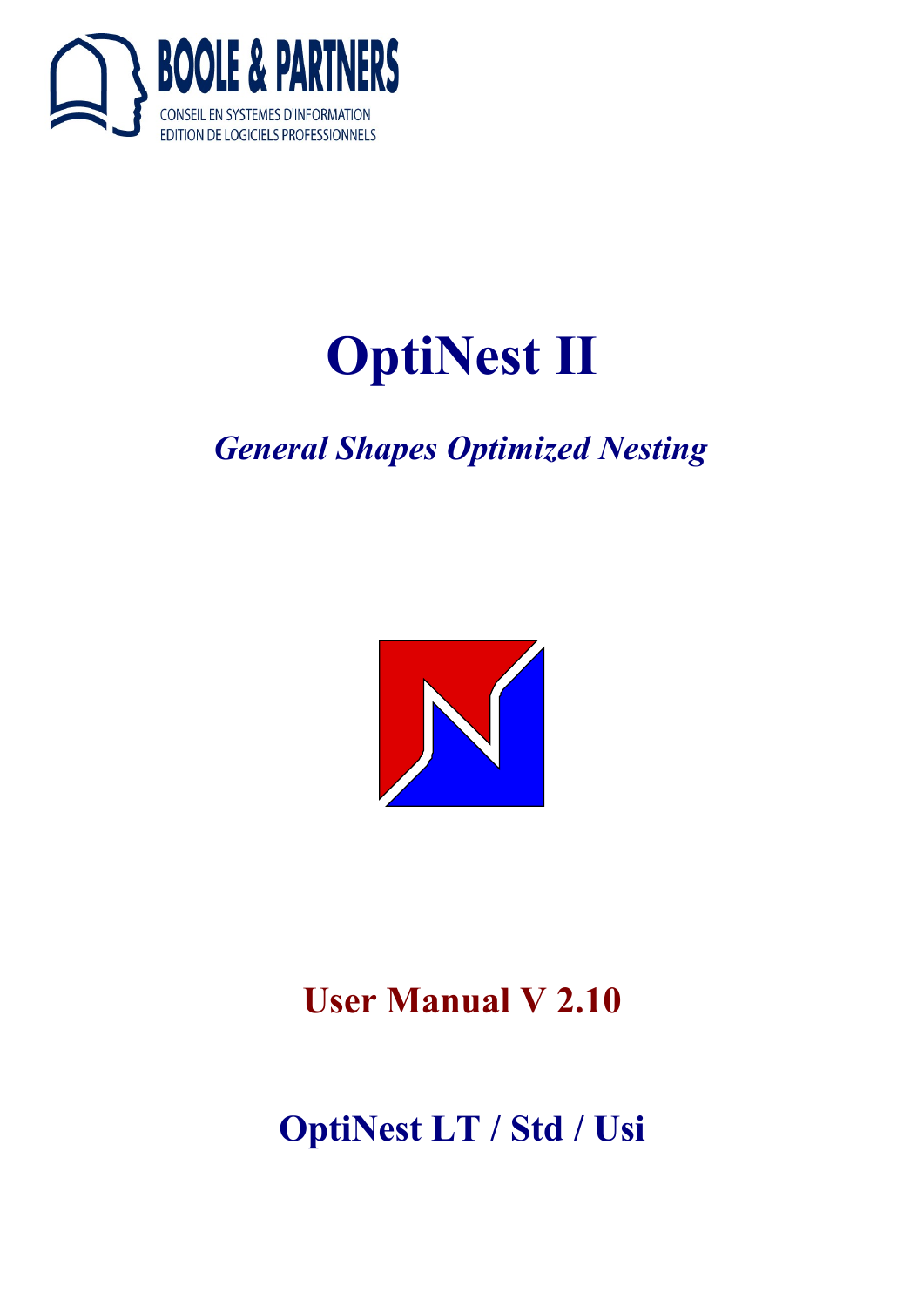# **OptiNest II**

# **SUMMARY**

## **[I. INTRODUCTION](#page-3-1)**

| I. 1 Presentation                           | $\overline{\mathbf{4}}$ |
|---------------------------------------------|-------------------------|
| I. 2 Installation                           | 5                       |
| I. 3 OptiNest Screen                        | 6                       |
| <u>II. OPTIMIZATION PARAMETERS</u>          |                         |
| II. 1 Cutting Parameters                    | 7                       |
| II. 2 Algorithm Parameters                  | 8                       |
| <b>II. 3 Advanced Parameters</b>            | 13                      |
| <b>III. DXF IMPORTS AND EXPORTS</b>         |                         |
| III. 1 Pieces DXF import                    | 14                      |
| III. 2 Panels DXF import                    | 16                      |
| III. 3 Nesting maps DXF export              | 17                      |
| III. 4 DXF layers selection                 | 19                      |
| <b>IV. PIECES AND PANELS DIRECT ENTRY</b>   |                         |
| IV. 1 Rectangular and circular shapes entry | 20                      |
| IV. 2 Polygonal shapes entry                | 21                      |
| V. PIECES INDIVIDUAL PARAMETERS             | 22                      |
| <b>VI. PANEL STOCKS FOLLOW UP</b>           | 23                      |
| <b>VII. NESTING RESULTS</b>                 | 25                      |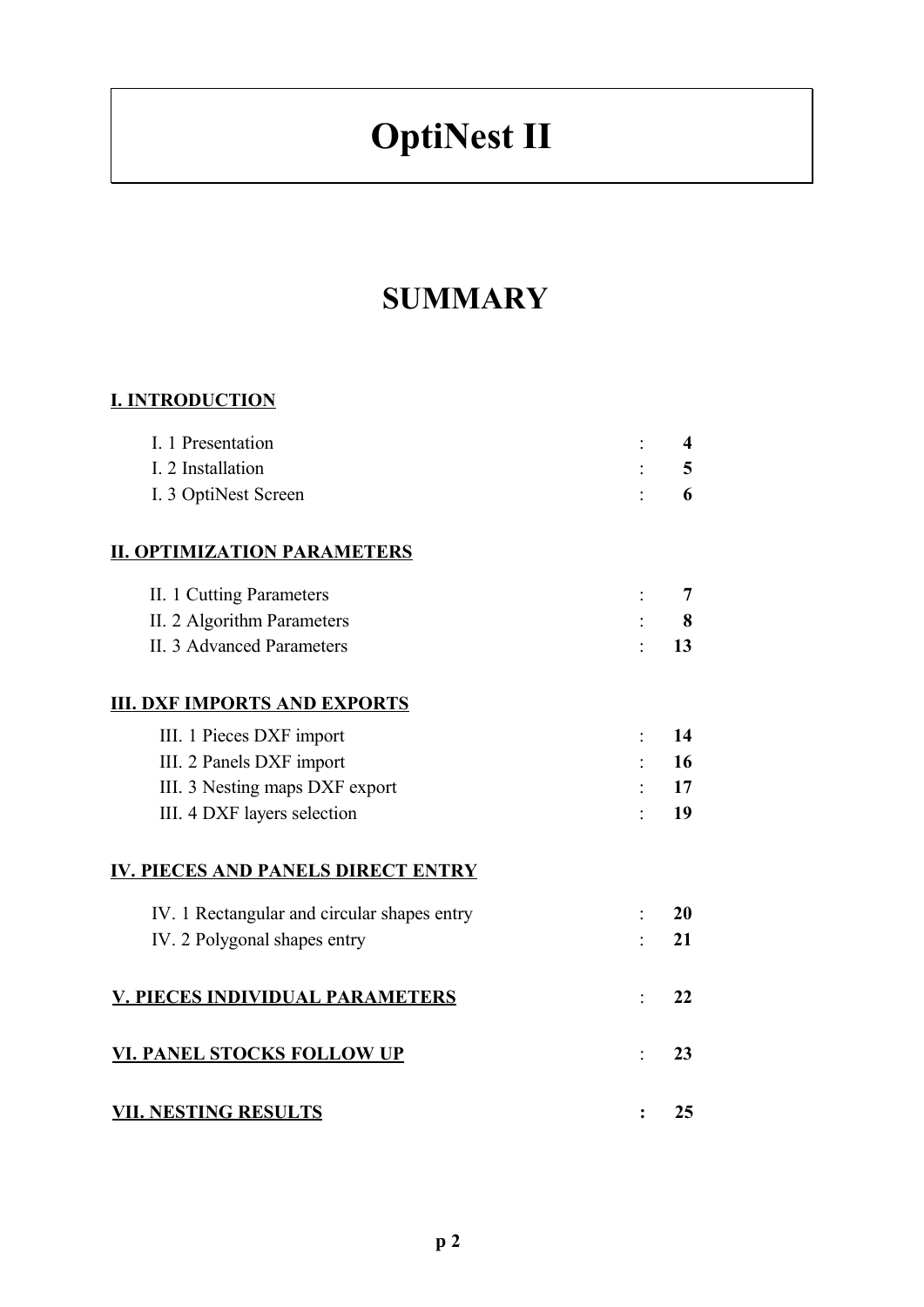# **OptiNest II**

**OptiNestTM** *for Windows* is the sole property of BOOLE & PARTNERS.

| M About OptiNest                                                                                                                                                                              |  |  |  |  |  |  |
|-----------------------------------------------------------------------------------------------------------------------------------------------------------------------------------------------|--|--|--|--|--|--|
| OptiNest 2.10d<br>Copyright © Boole & Partners 2002-2006                                                                                                                                      |  |  |  |  |  |  |
| <b>Active Version</b><br>OptiNest 2.10d -- Toolings Version<br>VC97 - J1T3 - DMQY - S2EL                                                                                                      |  |  |  |  |  |  |
| Boole & Partners<br>11 rue Albert Einstein<br>Cité Descartes<br>77420 Champs sur Mame (F)<br>Tel: (33-1) 64 68 07 07<br>Fax: (33-1) 64 68 11 84<br>E-Mail: info@boole.eu<br>Web: www.boole.eu |  |  |  |  |  |  |
|                                                                                                                                                                                               |  |  |  |  |  |  |

**OptiSoft TM - OptiNest TM - OptiCoupe TM - OptiPlace TM – DesignSoft TM - PolyBoardTM - StairDesigner TM - CalepiSoft TM - CalepiBloc TM - CalepiChute TM - CalepiLightTM - CalepiNumTM** are the property of BOOLE & PARTNERS.

**Windows**TM is the property of Microsoft Corporation.

**AutoCad**TM is the property of AutoDesk Inc.

*For any information or request related to* **OptiNest***, please contact BOOLE & PARTNERS :*

 $\mathcal{L}_\text{max}$  and the contract of the contract of the contract of the contract of the contract of the contract of the contract of the contract of the contract of the contract of the contract of the contract of the contrac

 *Tel : 33 (0)1 64 68 07 07. Fax : 33 (0)1 64 68 11 84. Mail : [info@boole.eu](mailto:info@boole.eu)*

 $\mathcal{L}_\text{max}$  , and the contract of the contract of the contract of the contract of the contract of the contract of the contract of the contract of the contract of the contract of the contract of the contract of the contr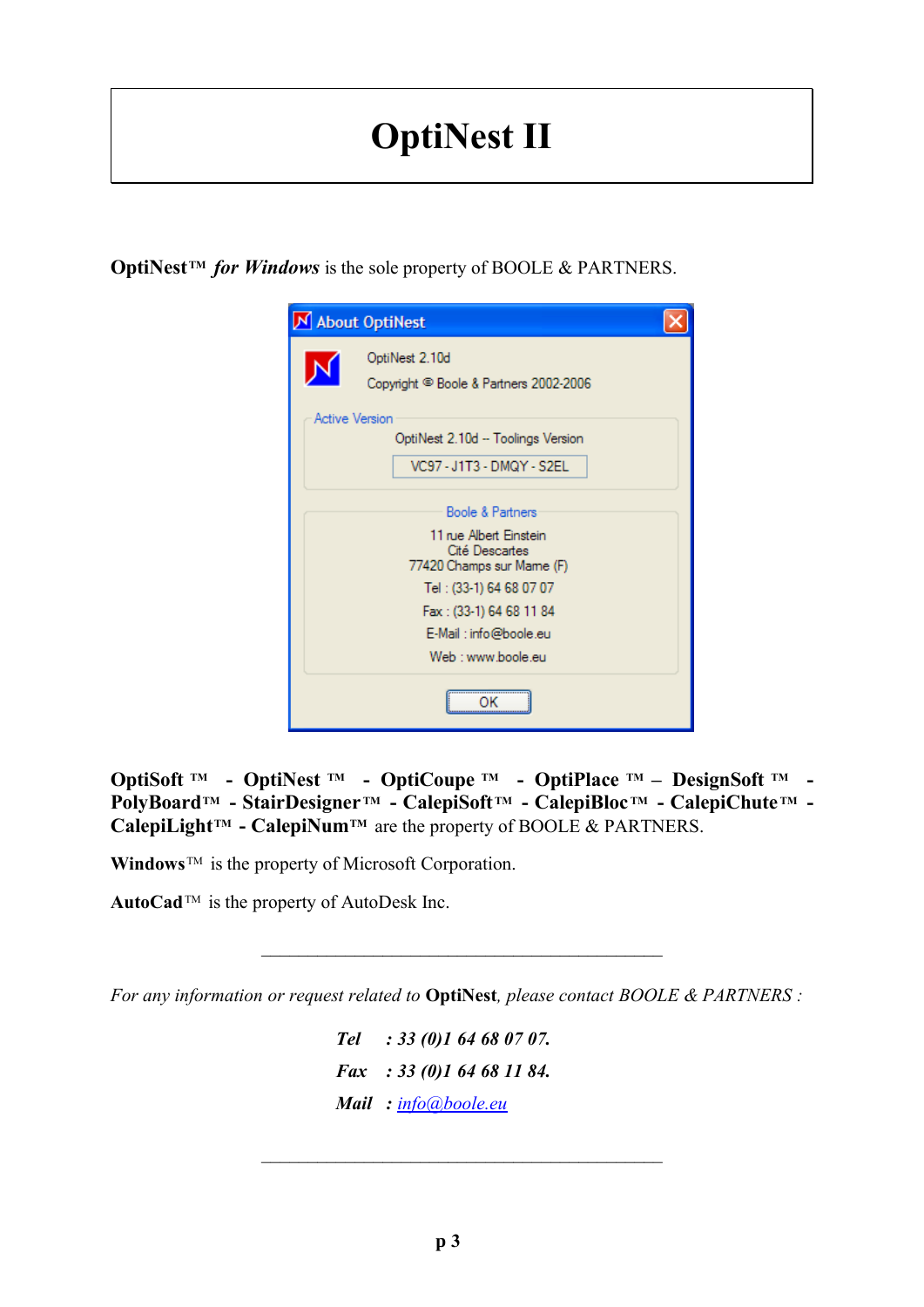# <span id="page-3-1"></span>**I. INTRODUCTION**

#### **Preliminary**

General shapes nesting problems generate a large number of combinations, and this number goes increasingly with the shapes variety and complexity. This is why, for duration reasons, it is not reasonably possible to examine individually each of these combinations.

Therefore a nesting software will not always be able to identify "the best solution", but the more time is allocated to calculus and combinations are selected with relevance, the better the final solution.

#### <span id="page-3-0"></span>**I. 1 PRESENTATION**

**OptiNest II** is a nesting software designed and developed by **BOOLE & PARTNERS**, computer assisted optimization specialist since 1988, with the experience of several thousand software licences in use in over 30 countries.

**OptiNest II** is available in the three following versions :

- **OptiNest II-LT** : "Light" version, limited to polygonal shapes of no more than 10 vertices *(left example).*
- **OptiNest II-Std** : "Standard" version, compatible with all outlines described by any polygon or DXF polyline *(right example).*





 - **OptiNest II-Usi** : "Toolings" version, stores each shape holes and toolings, and restores them in the nesting maps.





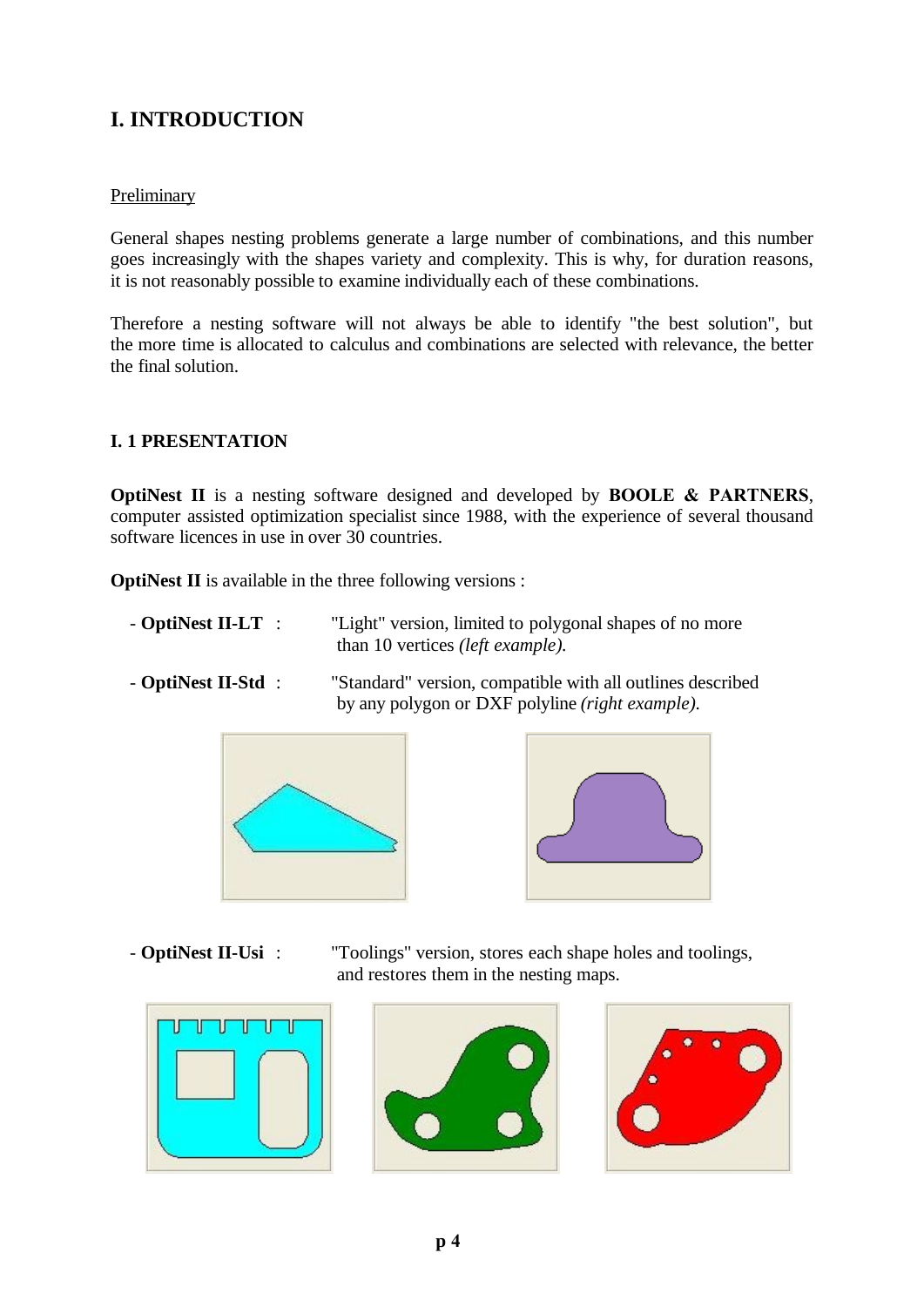#### <span id="page-4-0"></span>**I. 2 INSTALLATION**

**OptiNest II** may be installed on any PC operating under Windows 98, Windows 2000, or Windows XP Pro, with the "**InstallOptiNest.exe**" file available on the CD supplied, as well as on **[www.boole.eu](http://www.boole.eu/)** .

|                 | Installer -- OptiNest 2.10d                                                                                                                                                           |  |
|-----------------|---------------------------------------------------------------------------------------------------------------------------------------------------------------------------------------|--|
| <b>BOOLE</b>    | 景 English<br>Select Installation Langage<br>v<br><b>T</b> Français<br>The 'OptiNest 2<br><b>English</b><br>OptiNest 2.10d' Installation.<br>Español<br><b>A</b> Português<br>C Türkçe |  |
| <b>PARTNERS</b> | Click on 'Next' to continue.                                                                                                                                                          |  |
|                 | Next ><br>$<$ Back<br>Cancel                                                                                                                                                          |  |

Launching the "**InstallOptiNest.exe**" file displays the following window :

You just have to follow instructions, the installation procedure lasts only a few seconds.

Once **OptiNest** is installed, you will be able to start it from the shortcut created automatically on your desk. The following window will appear, and **OptiNest** will work in demonstration mode until you enter the Activation Code that we shall send you.

| <b>Activation</b>      |                           |  |
|------------------------|---------------------------|--|
| User Code              | V280 - BVVJ - K0ZC - BN4F |  |
| <b>Activation Code</b> |                           |  |
| OΚ                     | Demo Mode                 |  |

You will therefore have to send us your User Code, by either Fax or E-Mail :

# **@ IMPORTANT :**

You must **Uninstall OptiNest II** before any intervention on your system or hard disk.

 $\mathcal{L}_\text{max}$  , where  $\mathcal{L}_\text{max}$  , we have the set of  $\mathcal{L}_\text{max}$ 

In this case, you have to go through the "Start / Program" Menu of your computer, and launch the "Boole & Partners / OptiNest 2 / Uninstall OptiNest" Command.

#### **ATTENTION : Do not forget to note the Uninstallation Code that will be displayed.**

 $\mathcal{L}_\text{max}$  , where  $\mathcal{L}_\text{max}$  , we have the set of  $\mathcal{L}_\text{max}$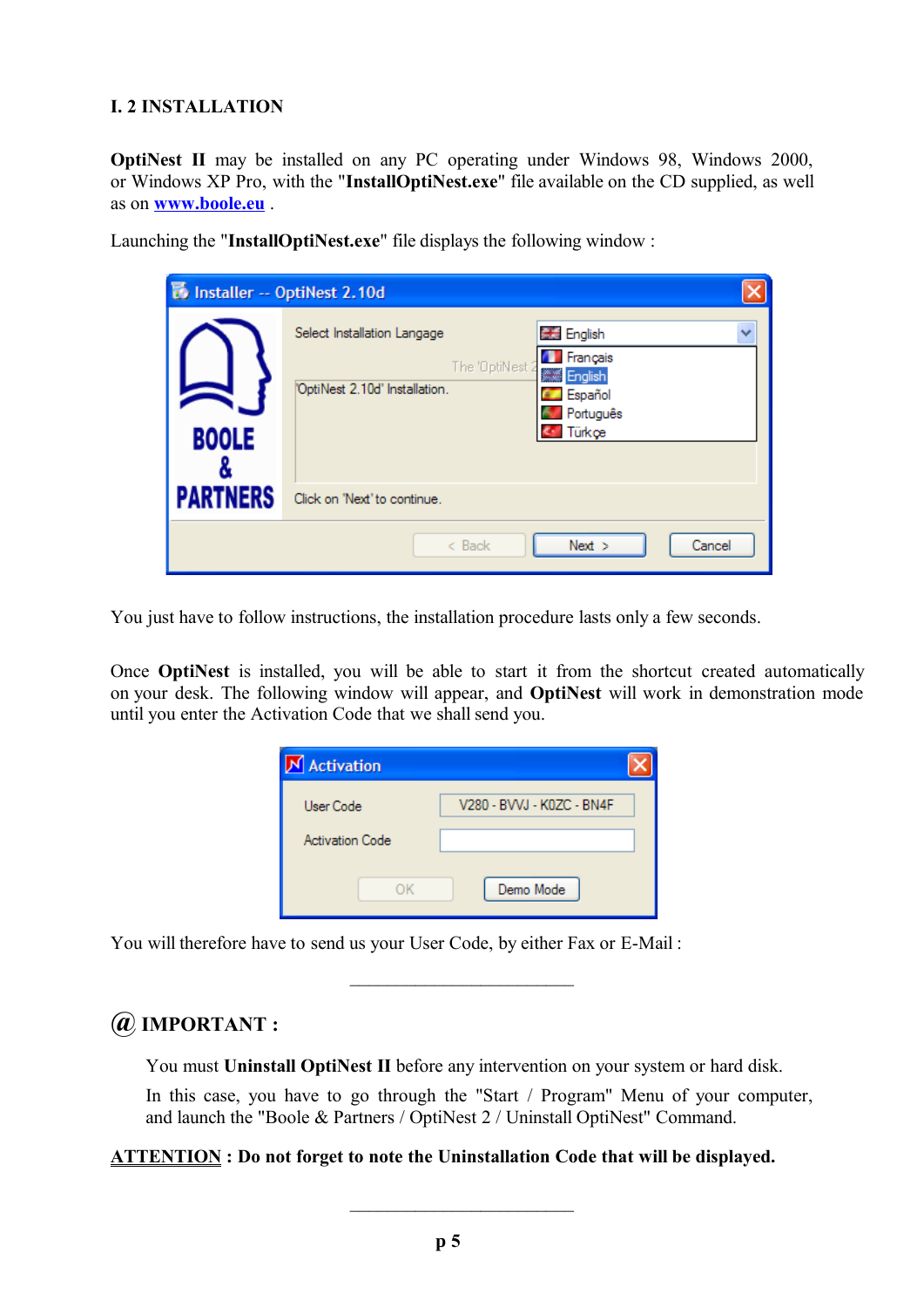#### <span id="page-5-0"></span>**I. 3 OPTINEST SCREEN**

After drawing or importing the shapes to be nested, and defining their quantities and optimization parameters *(cf. following chapters)*, you just need to execute the Menu "**Optimization**" Command or to click on the "Square Root" icon in order to start calculus.



**OptiNest II** displays pieces positionings one by one, and its screen looks as follows:

On the screen left side is the pieces graphic list, detailing each piece main characteristics :

Reference, quantity, rotation, reversal, surface, and Bounding Box dimensions H x L.

A "double click" on any piece of this list opens a window allowing to modify its characteristics, to display *(and delete)* its toolings, and to edit the corresponding polygon *(add / delete / modify vertices)*.

In the upper right frame is the nesting maps list, with the corresponding data.

A "double click" on any piece of a nesting map opens the opposite window :

| N Placement               |  |
|---------------------------|--|
| Piece Reference   TF-7829 |  |
| Reversal Yes              |  |
| Rotation 230°             |  |
| Position 6, 0.27          |  |
|                           |  |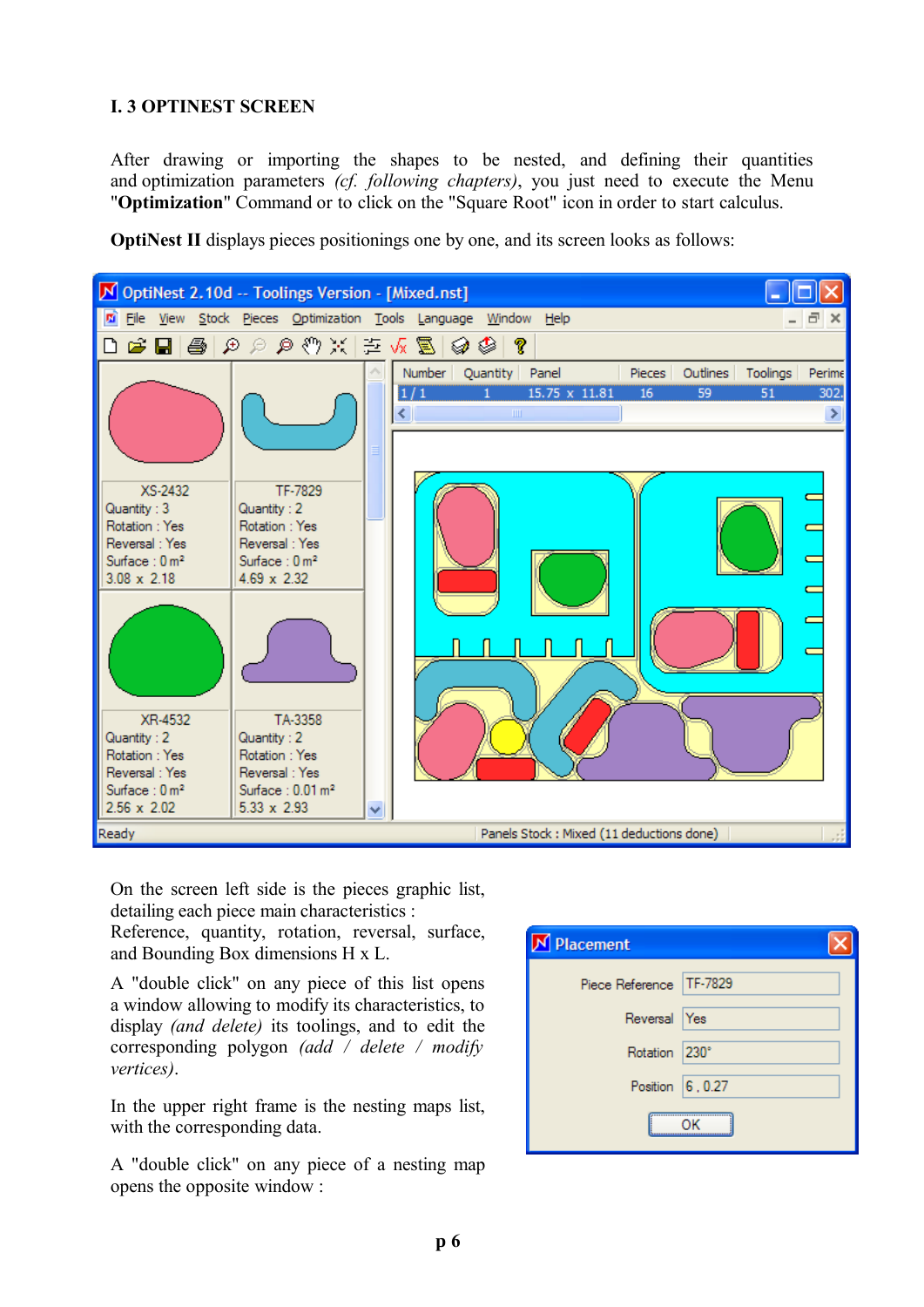## <span id="page-6-1"></span>**II. OPTIMIZATION PARAMETERS**

**OptiNest II** optimization parameters have been grouped in three categories detailed in this chapter, and corresponding to the three indexes of the below window.

#### <span id="page-6-0"></span>**II. 1 CUTTING PARAMETERS**

These parameters determine :

- The panels stock in which pieces should be nested,
- Whether all panels formats should be tested and compared *(otherwise only the first available panel format will be used),*
- The cutting tool kerf *(minimum distance between pieces),*
- The panels trim cut thickness around the panels.

| <b>N</b> Optimization Parameters                                        |  |
|-------------------------------------------------------------------------|--|
| <b>Cutting Parameters</b><br>Algorithm Parameters   Advanced Parameters |  |
| Panels                                                                  |  |
| <b>Stock</b><br>Aquatall                                                |  |
| □ Test all Stock Formats                                                |  |
| 0.5"<br>Panels Trim Cuts                                                |  |
|                                                                         |  |
| 0.2"<br>Cutting Tool Thickness                                          |  |
| OK<br>Save as default Parameters                                        |  |
| Load default Parameters<br>Cancel                                       |  |



The above diagram illustrates both the panel trim cut thickness along its border, and the cutting tool thickness around nested pieces.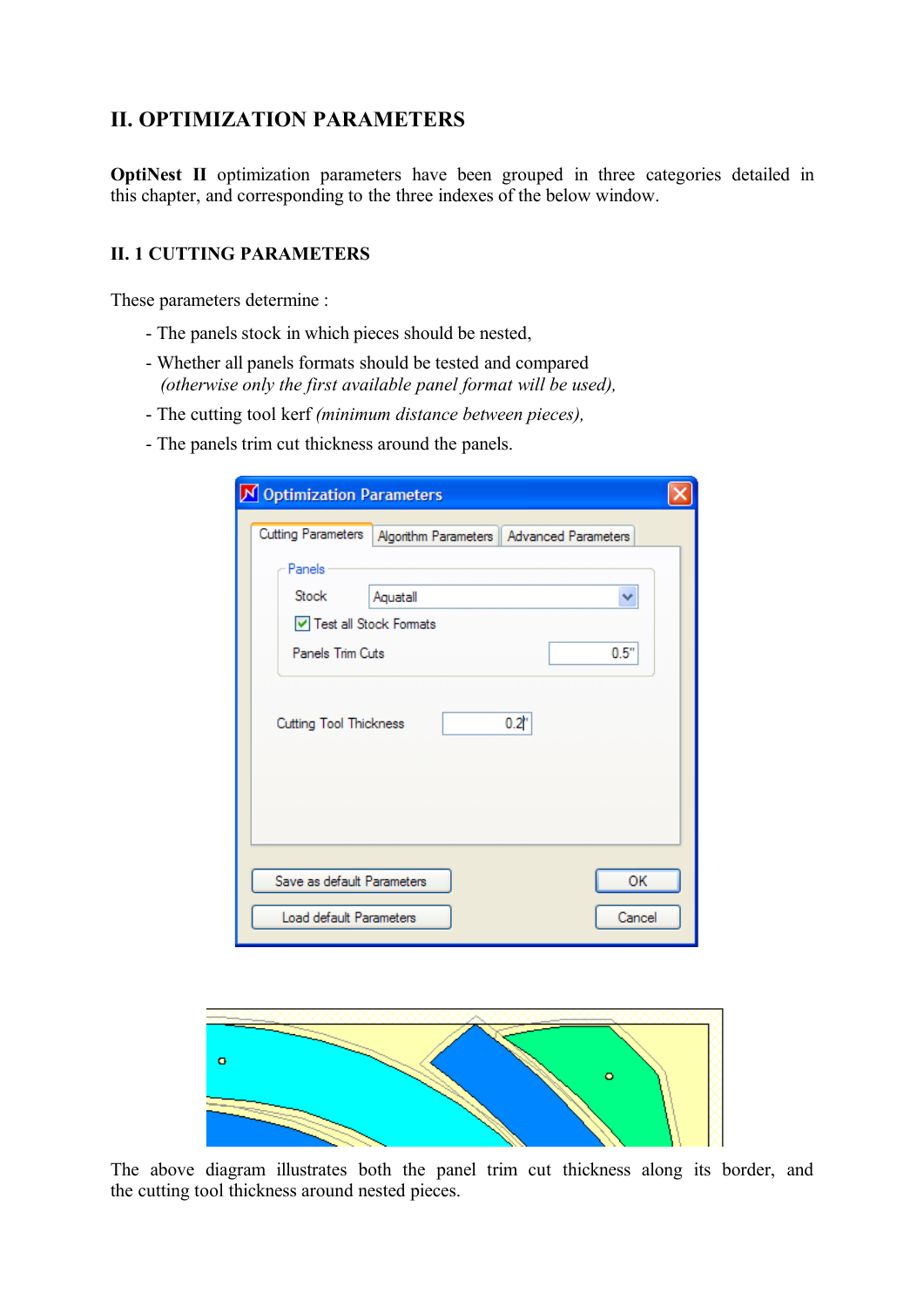#### <span id="page-7-0"></span>**II. 2 ALGORITHM PARAMETERS**

These parameters determine the levels and options of the calculus algorithm which will select the successive pieces positionings.

| Cutting Parameters   | Algorithm Parameters |  |  | <b>Advanced Parameters</b> |         |  |
|----------------------|----------------------|--|--|----------------------------|---------|--|
|                      | Minimum              |  |  |                            | Maximum |  |
| Calculation<br>Depth |                      |  |  |                            |         |  |
| Pieces<br>smoothing  |                      |  |  |                            |         |  |
| Pieces<br>grouping   |                      |  |  |                            |         |  |

Each of these parameters is detailed and illustrated hereafter :

| Calculation                   | Depth in the contract of the contract of the contract of |                                 |                          |
|-------------------------------|----------------------------------------------------------|---------------------------------|--------------------------|
| Pieces<br>smoothing           |                                                          | the contract of the contract of | The Common               |
| Pieces<br>grouping            | $\mathbb{I}$                                             | .                               |                          |
| Pieces<br>propagation         | <b>Contract Contract</b>                                 | The Committee of the            | the contract of the con- |
| <b>Cutting Thickness Mode</b> |                                                          | Mode 2                          |                          |
| Virtual Pieces use            |                                                          | Total                           |                          |
|                               |                                                          |                                 |                          |
| Save as default Parameters    |                                                          |                                 | OK                       |
| Load default Parameters       |                                                          |                                 | Cancel                   |

#### **Calculation depth**

This parameter defines the number of positions which will be tested and the anticipation level of the next pieces positionings before deciding for the current piece final position. *This parameter has a direct effect on the calculus duration.*

The anticipation level is equal to 0 for positions 1 to 4 of the cursor, 1 for positions 5 and 6, 2 for positions 7 and 8, and 3 for positions 9 and 10.



Position 1 of the cursor : **12** pieces Position 4 of the cursor : **14** pieces

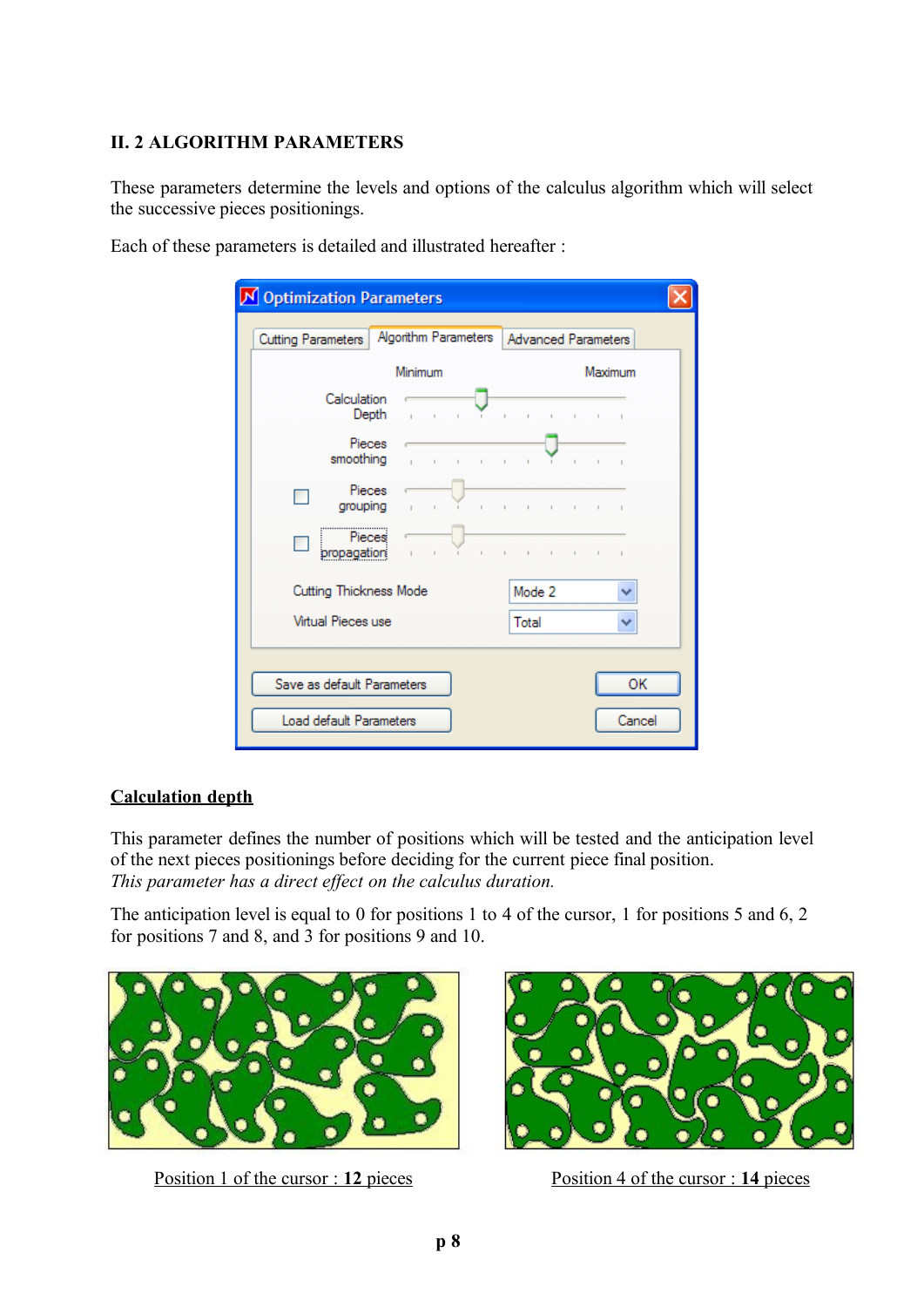#### **Pieces smoothing**

In order to improve calculus efficiency, each piece is approximated by a polygon, and with an approximation level defined by the smoothing factor.

When the cursor is in position 10 *(maximum),* no smoothing is applied to the piece. In this case, polygons will be used just as they are, and polylines will be positioned with the initial description defined while they were imported.



Increasing the smoothing factor will lead to an increase of the polygons vertices numbers and the calculus duration, but will generally also lead to improved results, provided a sufficient calculation depth has been allocated.



In the above example, nesting has first been calculated with the cursor in position 3 (*left diagram),* then in position 9 *(right diagram).*

In the left nesting map, the red discs did not fit inside the blue ones, and the last two green discs did not fit in the panel right side corners.

#### Arcs, circles, and polylines smoothing limit

Upon their creation or importation, these shapes are first converted to polygons on the basis of a reference coefficient, corresponding to a minimum number of vertices per full circle *(360 degrees),* and variable between 36 and 360.

These polygons represent circular shapes smoothing limits.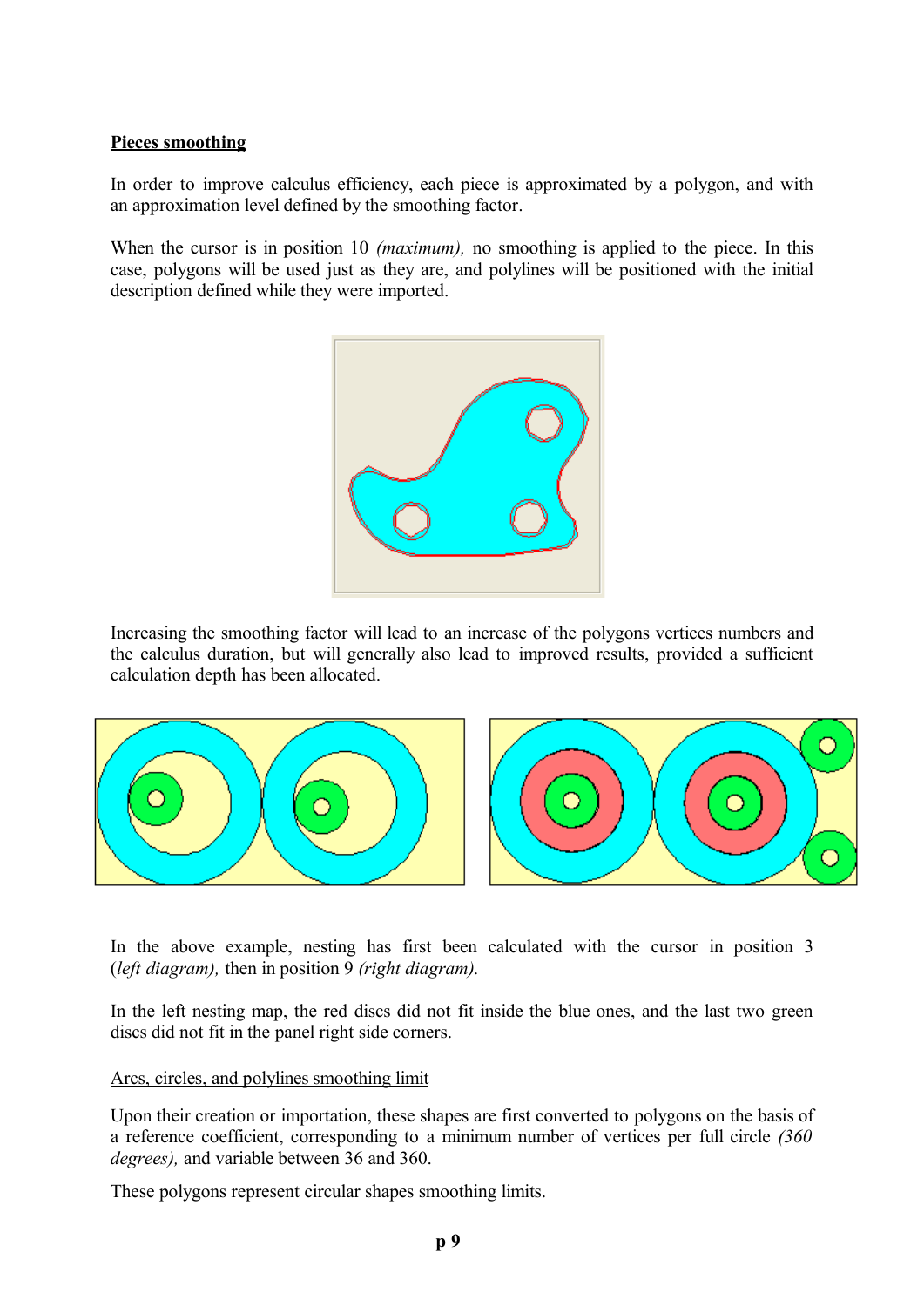#### **Pieces grouping**

The pieces grouping parameter generates couples of pieces with complementary shapes, and uses the virtual grouped piece in calculus.

Groupings may be generated by using two pieces of either different or identical shapes.

The three following nestings, calculated with the same piece, illustrate this principle.



Quick nesting without grouping : 11 pieces



Quick nesting with grouping : 12 pieces



Grouping and smoothing : 13 pieces

In this last example, the smoothed piece has been grouped with a more compact shape than the previous one, enabling the positioning of one more piece.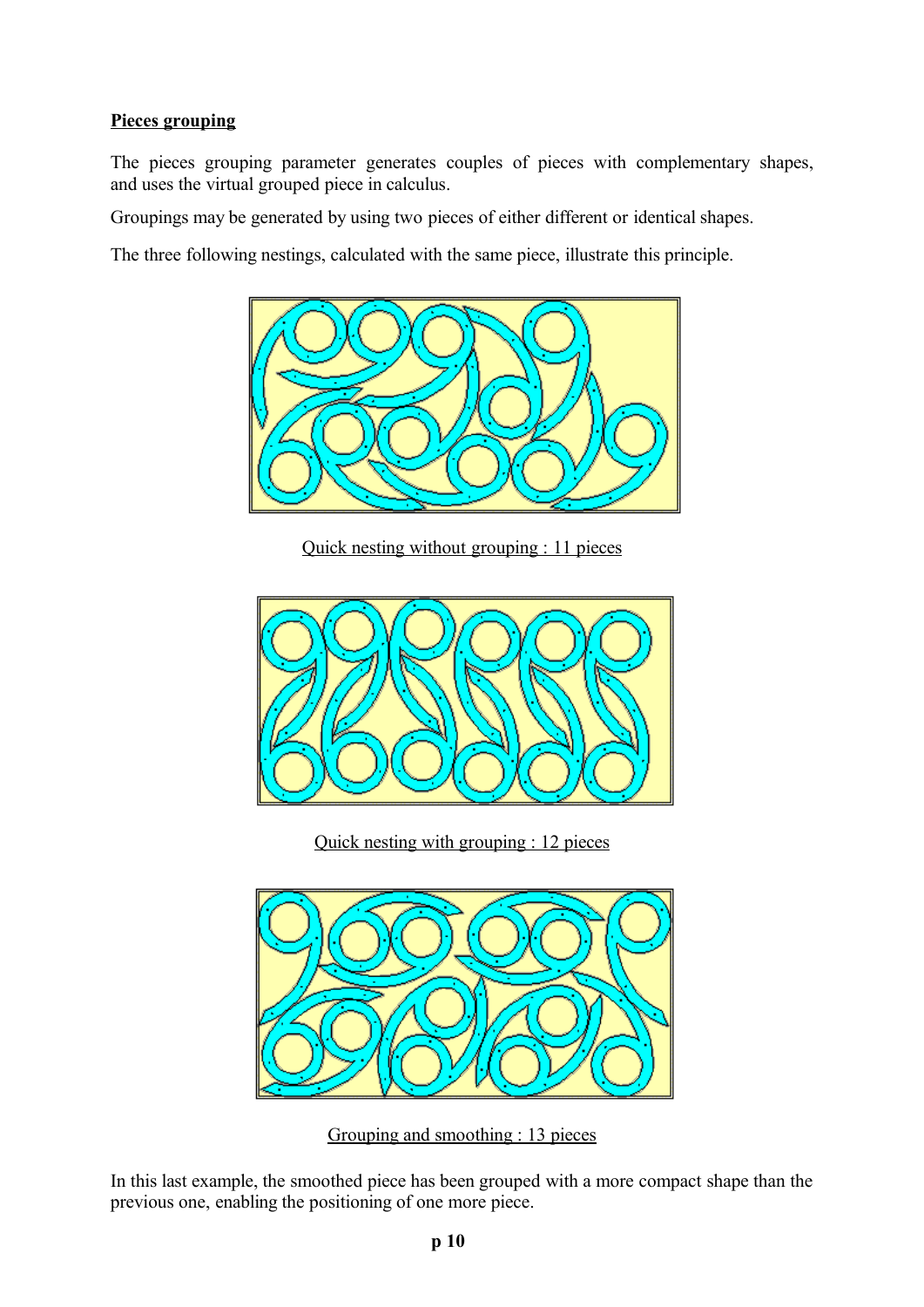#### **Pieces Propagation**

**OptiNest** places pieces individually one after another, and determines each new positioning taking into account the panel residual shape after the previous positioning.

The pieces propagation parameter completes the above "one by one" general principle, and predetermines a single piece's best positions admitting it disposes of an infinite surface panel.

Theses positions will be evaluated by **OptiNest II**, and compared to alternative positions.

The two following maps have been nested with 50 blue pieces, and 65 green pieces. The propagation mode was first desactivated, then has been activated for the second nesting.



Propagation mode desactivated : 6 green pieces were not positioned



Propagation mode activated : All pieces were positioned

The propagation mode is applied to the smoothed shapes.

When the smoothing level is very high, the propagation identification of a complex shape may be given up if the calculus duration is estimated to be excessive.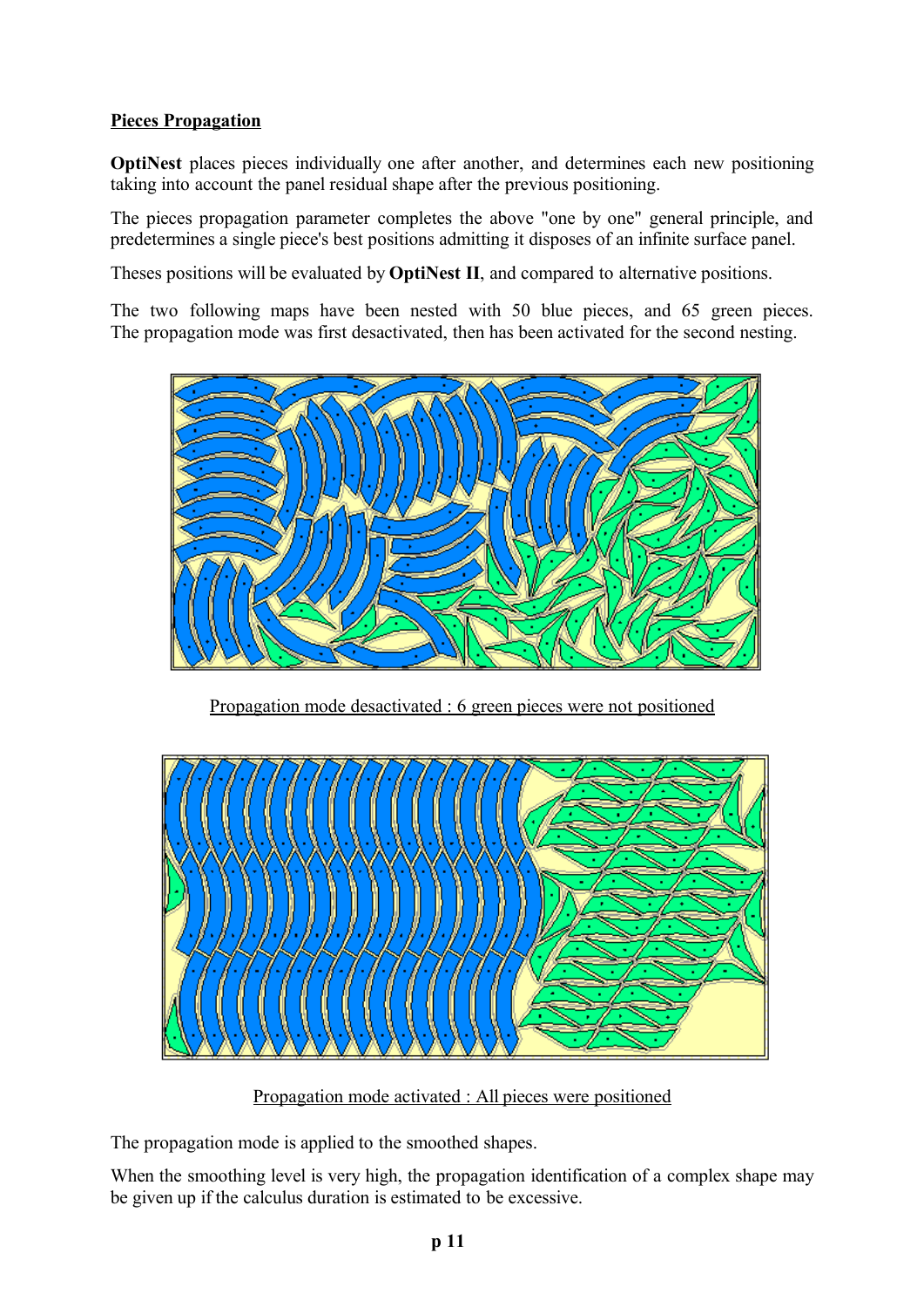#### **Cutting thickness mode**

**OptiNest II** takes the cutting tool thickness into account using one of the two following calculation modes :

- **Mode 1** *(left side)* first enlarges virtually both pieces and panels by a half cutting thickness, then determines the positions of the virtual enlarged pieces assuming there are no additional cutting losses.
- **Mode 2** *(right side)* uses real dimensions, and places each piece in the residual panel after deducting the cutting losses due to the previous positioning.





Mode 1 will generally favour simple shapes alignement, while Mode 2 would rather lead to lower off-cuts rates in the case of complex shapes.

#### **Virtual pieces use**

For each shape to be nested, **OptiNest II** generates three virtual pieces which contain the original one, and which will be used in order to facilitate the positioning search.



The three virtual pieces associated to a shape *(cf. above)* are the convex envelope, the bounding rectangle *(B\_Box),* and a polygon resulting from a low level smoothing.

In "Partial use" mode, only the convex envelope will be considered.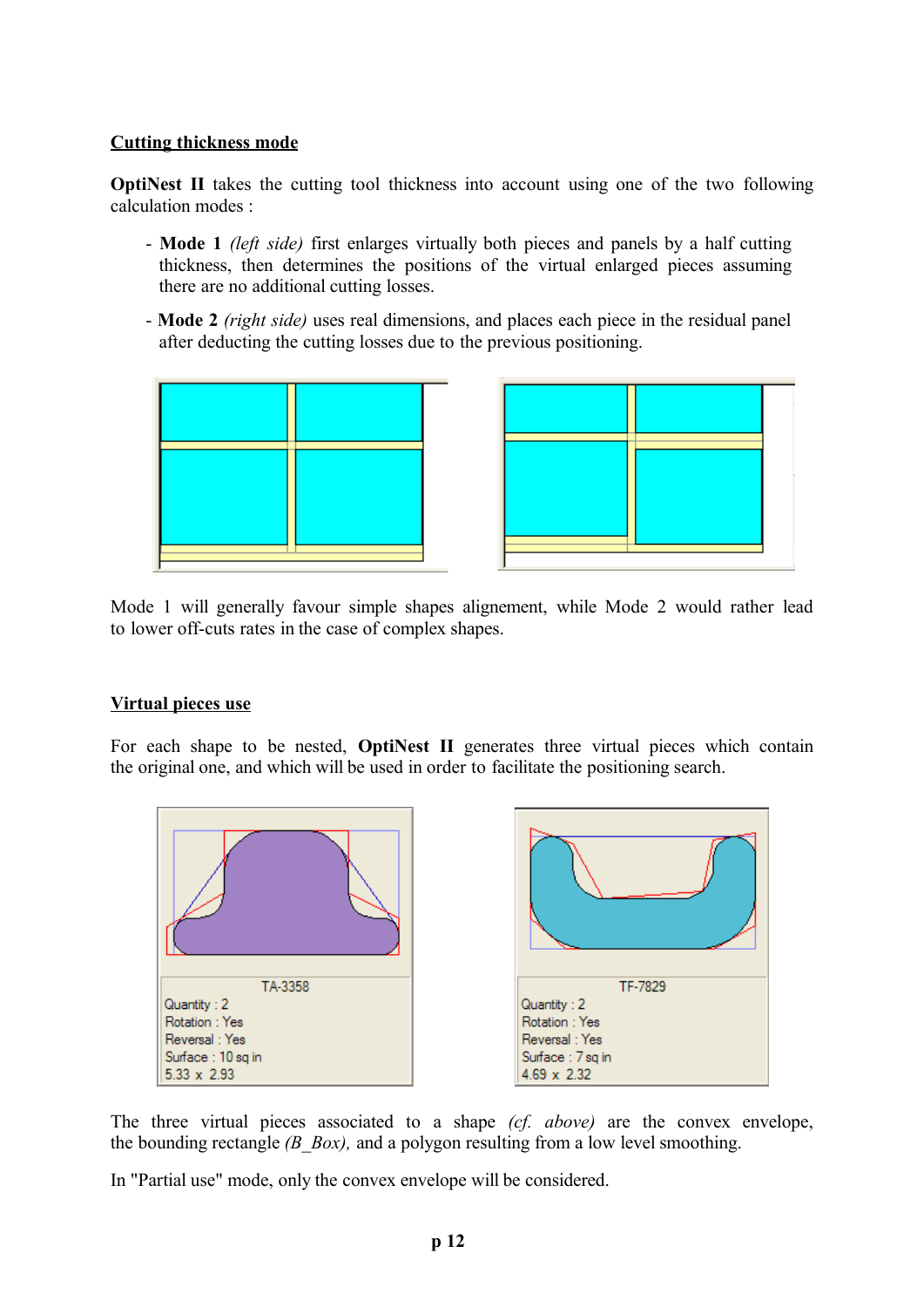#### <span id="page-12-0"></span>**II. 3 ADVANCED PARAMETERS**

**OptiNest II's standard algorithm is based on freely determined positions.** 

The following parameters introduce, within a same calculus level, nesting variations which favour positions located either within one of the eight panel regions *(4 sides and 4 corners),* or in the neighbourhoud of the previous positioning.

| <b>N</b> Optimization Parameters              |                                                                |                                           |
|-----------------------------------------------|----------------------------------------------------------------|-------------------------------------------|
|                                               | Cutting Parameters   Algorithm Parameters                      | <b>Advanced Parameters</b>                |
| Preferential Placement Position               |                                                                |                                           |
| Zone                                          | Panel Left Side                                                |                                           |
| In the Neighbourhoud of<br>the last Placement |                                                                | In the Neighbourhoud of<br>the above Area |
|                                               | the contract of the contract of<br>and the control of the con- |                                           |
|                                               | Minimum                                                        | Maximum                                   |
| Placement Zone<br>Action                      |                                                                |                                           |
| Cutting Linear<br>Action                      | the contract of the con-                                       | $\sim$                                    |
|                                               |                                                                |                                           |
| Save as default Parameters                    |                                                                | ОК                                        |
| Load default Parameters                       |                                                                | Cancel                                    |

The two below maps have been nested first with the standard algorithm parameters, leading to freely determined positions *(left),* then by favouring positions in the neighbourhood of the panel top side *(right).*



The "Cutting Linear Action" parameter will favour positions which minimize the total cutting linear required for the piece extraction.

*Please note that advanced parameters effects have been limited to a certain extent.*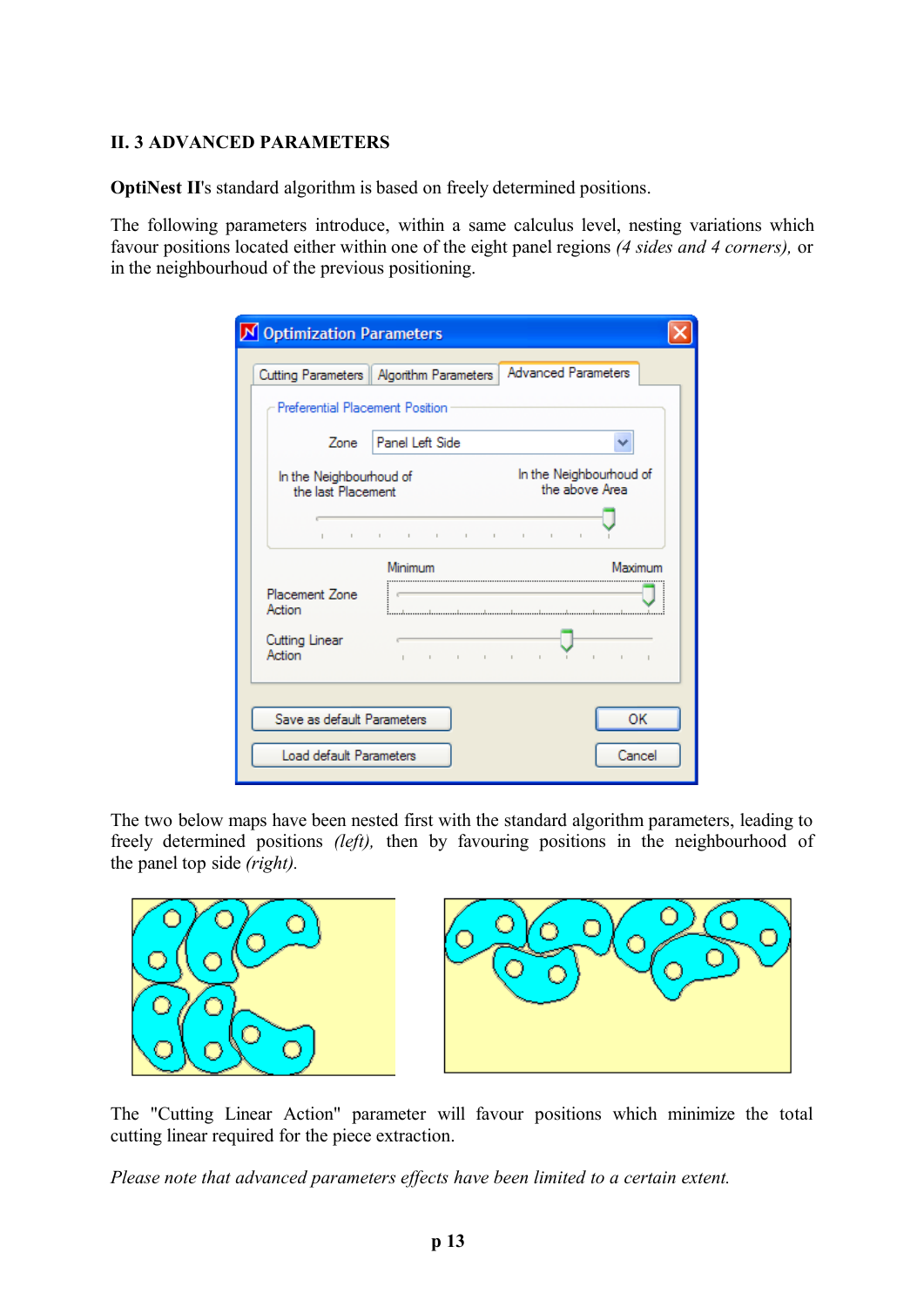### <span id="page-13-1"></span>**III. DXF IMPORTS AND EXPORTS**

#### <span id="page-13-0"></span>**III. 1 PIECES DXF IMPORT**

**OptiNest II** imports in DXF format pieces which outlines are described :

- Either by a closed polyline,
- Or by a group of quasi joined *(threshold)* open polylines, lines, and arcs, which will generate a closed poyline upon its importation.

In the nesting maps, these pieces will be exported up to the user, either as closed polylines, or with their original DXF description.

Pieces toolings will be described by lines, arcs, open and closed poylines. These DXF descriptions will be stored in **OptiNest II**, then restored unchanged.

The "Pieces DXF import" Menu Command opens the following window, enabling either an automatic or a manual selection :



This window includes the three following DXF entities lists :

- The list of pieces corresponding to all selection criteria and which may be imported. Preselected pieces are displayed in red, and pieces which do not comply with the selection criteria appear in grey.

#### *A simple click in this list switches selection to manual mode.*

- The list of toolings and inner outlines *(holes)* which will be imported in relation to the pieces they belong to.
- The list of DXF entities which will not be imported *(Other entities*).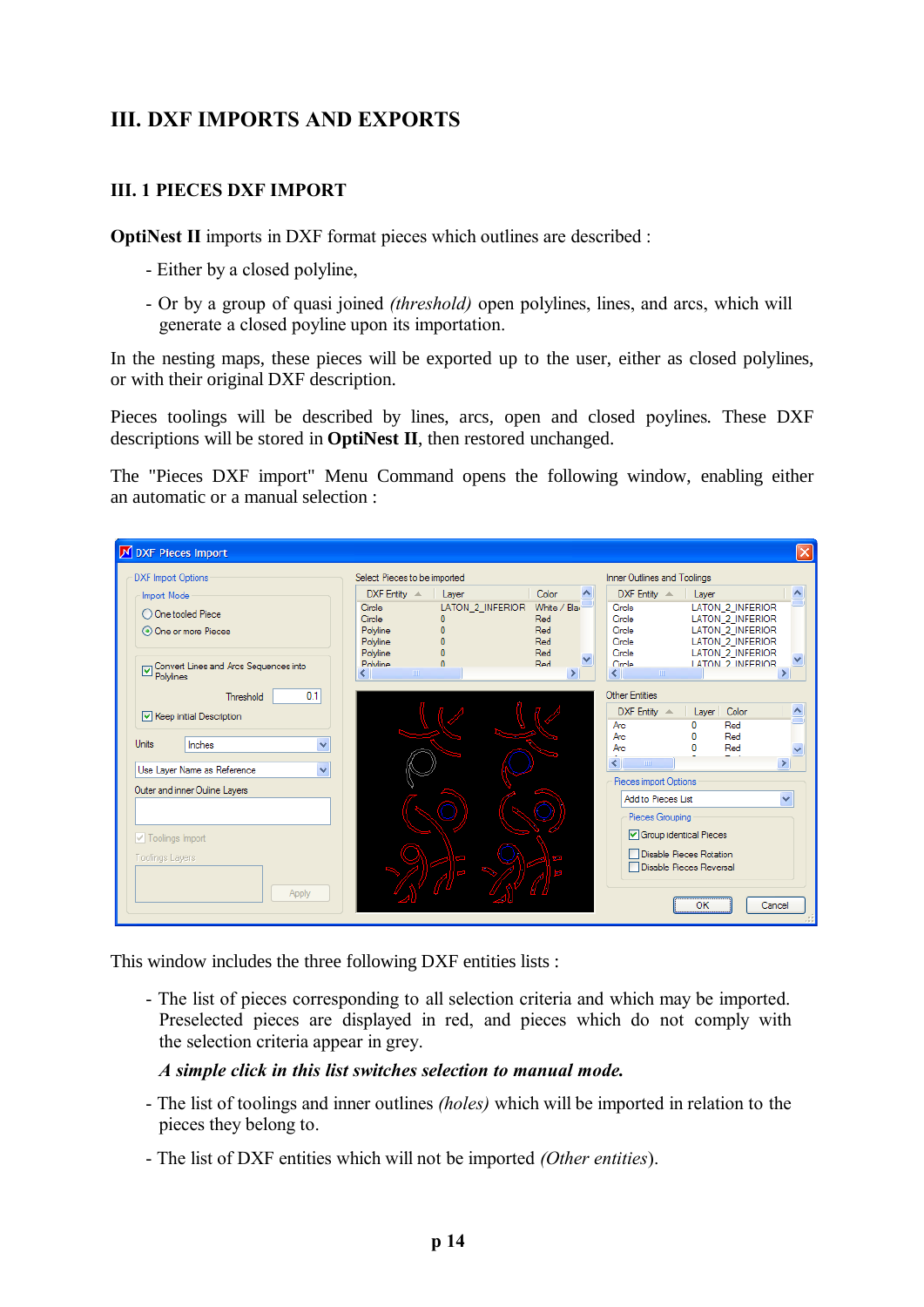#### **Pieces DXF import options**

| Import Mode                                                                   | Replace Pieces List                                |
|-------------------------------------------------------------------------------|----------------------------------------------------|
| One tooled Piece                                                              | Pieces Grouping                                    |
| ⊙ One or more Pieces                                                          | Group identical Pieces                             |
| Convert Lines and Arcs Sequences into<br>$\overline{\mathbf{v}}$<br>Polylines | Disable Pieces Rotation<br>Disable Pieces Reversal |
| 0.1"<br>Threshold                                                             |                                                    |
| Keep initial Description                                                      |                                                    |
| <b>Units</b><br>Inches                                                        |                                                    |
| Use TEXT Entity as Reference<br>v                                             |                                                    |
| Outer and inner Ouline Layers                                                 |                                                    |
| Pieces                                                                        |                                                    |
| V Toolings Import                                                             |                                                    |
| <b>Toolings Layers</b>                                                        |                                                    |
| Usi<br>Apply                                                                  |                                                    |

Non joined arcs

The "Import Mode" option allows to import :

- Either a single piece and all included toolings, regardless of layer names : If the file contains several pieces, only one piece will be imported.
- Or several pieces simultaneously : In this case, pieces and toolings will be filtered by the selected layer names *[\(cf. § "DXF layers selection"\).](#page-18-0)*

The conversion option permet converts quasi-joined shapes into closed polylines, provided that all defaults dimensions are smaller than the the threshold value.

*In the above diagram, the grey piece will not be imported, because it includes two non joined successive arcs, distant from more than 0.1".*

The associated "Keep initial Description" option restores pieces with their initial DXF description in the exported nesting maps.

The "Reference" option associates to each imported piece a reference corresponding either to its DXF layer name, or to the first "Text" DXF entity it includes.

The other options are not related to the DXF format. They allow either to add imported pieces to existing ones, or to replace the latter, and to define automatically pieces grouping, rotation, and reversal characteristics upon importation *[\(cf. § "Pieces individual parameters"\)](#page-21-0)*.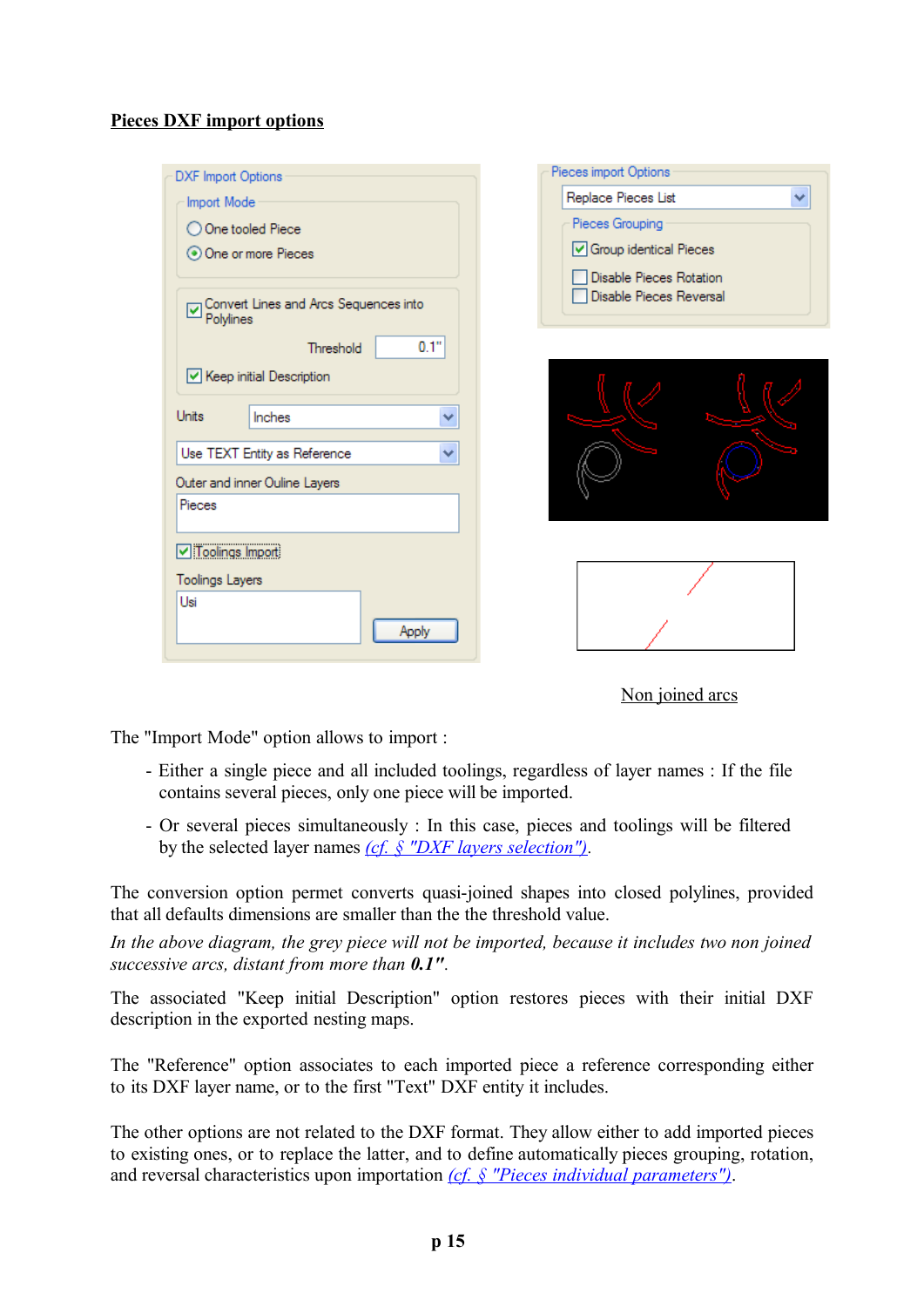#### <span id="page-15-0"></span>**III. 2 PANELS DXF IMPORT**

The "Edit Stock" window "**Import**" button *[\(cf. § "Stocks follow up"\)](#page-22-0)* opens the following window, enabling the import of one or more panels in this stock, with rules similar to the DXF pieces import.

| <b>N</b> DXF Panels Import                                                                                                                            |                                                                                                                                    |                                             |                                                                                |                   |
|-------------------------------------------------------------------------------------------------------------------------------------------------------|------------------------------------------------------------------------------------------------------------------------------------|---------------------------------------------|--------------------------------------------------------------------------------|-------------------|
| <b>File Units</b><br>Reference<br>Pan <sup>*</sup><br>Layers                                                                                          | Inches<br>Use Layer Name as Reference                                                                                              | Y<br>Y                                      | Convert Lines and Arcs<br>Sequences into Polylines<br>Keep initial Description | Threshold<br>0.1" |
| DXF Entity $\triangle$<br>Circle<br>Circle<br>Polyline<br>Polyline<br>≺∣<br>$\mathop{\mathrm{HH}}$<br><b>Other Entities</b><br>DXF Entity $\triangle$ | Color<br>Layer<br>Aucune White / Black<br>Aucune White / Black<br>PANEL ByLayer<br>Aucune White / Black 1 - (449.44, 256)<br>Layer | Coordinates<br>$1 - (243.7, 148.3)$<br>$\,$ |                                                                                |                   |
|                                                                                                                                                       |                                                                                                                                    |                                             | OK                                                                             | Cancel            |

| M Edit Stock Panel 'Laser_Cut' |                                                                       |                          |                                                                                                                                 |                                         |                |        |
|--------------------------------|-----------------------------------------------------------------------|--------------------------|---------------------------------------------------------------------------------------------------------------------------------|-----------------------------------------|----------------|--------|
| Priority $\triangle$           | Reference                                                             | Quantity                 | <b>Dimensions</b>                                                                                                               | Surface                                 | Off-Cut        |        |
| $\sqrt{5}$                     | Panel_Std_1<br>Panel_Std_2 Unlimited<br>Curved<br>Disk<br>Off Cut 1-3 | 6<br>5<br>$\overline{1}$ | 31.5" x 15.75"<br>47.24" x 23.62"<br>23" x 19.38"<br>Unlimited 78.74" x 78.74" 4866.27 sq in No<br>582.16" x 400" 179755.45  No | 496 sq in<br>1116 sq in<br>276.42 sq in | No<br>No<br>No |        |
| ∢                              |                                                                       | $\mathbf{m}$             |                                                                                                                                 |                                         | $\rightarrow$  | Edit   |
| Priority<br>5<br>÷             |                                                                       | Quantity                 | Reference<br>Off Cut 1-3                                                                                                        |                                         |                |        |
| <br>Reserved                   |                                                                       | Unlimited                |                                                                                                                                 |                                         |                | ОК     |
| New                            | Import                                                                |                          | <b>Delete</b>                                                                                                                   |                                         |                | Cancel |

Once the panel is imported, it is displayed in the stock graphic panels list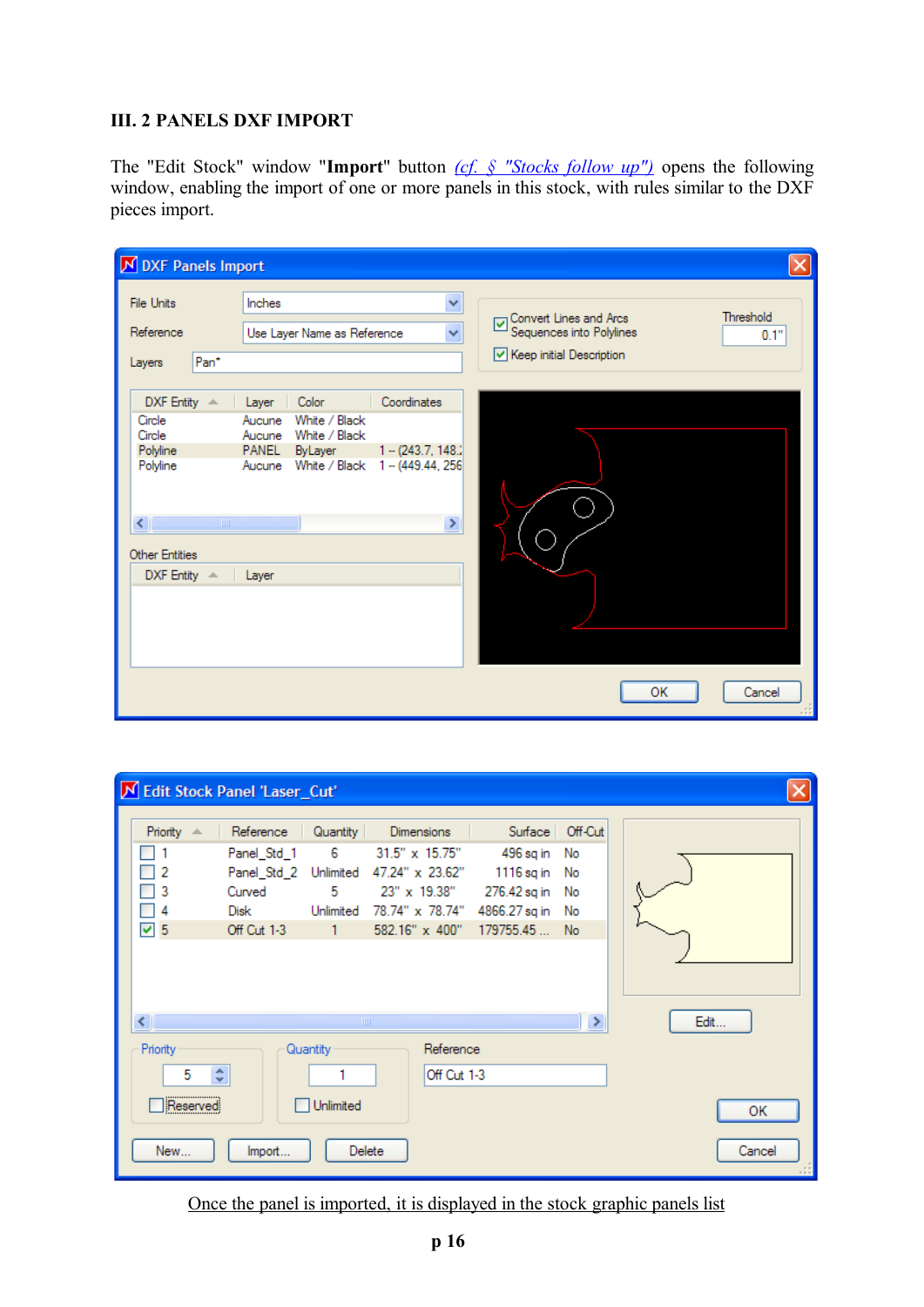#### <span id="page-16-0"></span>**III. 3 NESTING MAPS DXF EXPORT**

Nesting maps generated by **OptiNest II** may be exported in DXF format, in order to be transferred either to a CAD software, or to a CNC cutting machine.

**OptiNest II** exports either all nesting maps simultaneously with the "DXF Export" File Menu Command, or a a single nesting map with a mouse right click on the corresponding line, then by confirming *(any button click).*

| Number | Quantity | Panel                | Pieces | Outlines | Toolings | Perimeter  | Off-Cuts Rate   |
|--------|----------|----------------------|--------|----------|----------|------------|-----------------|
|        |          | $500.0 \times 300.0$ | 60     | 60       | 328      | 11402.6 mm | 25.06%          |
|        |          | $500.0 \times 300.0$ |        |          | 88       | 11931.3 mm | 30.66%          |
|        |          | 400.0 x 250.0        | 55     | 55       | 64       | 8408.      | <b>BB CB BL</b> |
|        |          | 400.0 x 250.0        | 48     | 48       | 192      | 8007       | DXF Export      |

The "DXF Export" index of the "Tools / Options" Menu opens the following window :

| N Options                                |                                                              |              |
|------------------------------------------|--------------------------------------------------------------|--------------|
| <b>DXF</b> Export<br>General             |                                                              |              |
| Folder                                   | C:\Documents and Settings\Admi\Mes documents                 | Browse       |
| Inches<br>Units                          |                                                              |              |
| Export Panels and Pieces as Blocks       |                                                              |              |
| Pieces Elevation Corrections             |                                                              |              |
| Non reversed Pieces                      | No Correction                                                |              |
| <b>Reversed Pieces</b>                   | No Correction<br>Align to Panel Top<br>Align to Panel Bottom |              |
| <b>Reversed Pieces Corrections</b>       | Use a predefined Value                                       |              |
| Keep the initial Description Orientation |                                                              |              |
| Keep the initial Extrusion Direction     |                                                              |              |
| <b>Export Pieces References</b>          |                                                              |              |
|                                          |                                                              | OK<br>Cancel |

The "Export as Blocks" option exports each piece description one single time, then desccribes each nested piece by a transformation *(translation and rotation).*

This option is particularly interesting in the case of large quantities, as it reduces extensively the exported nesting file size.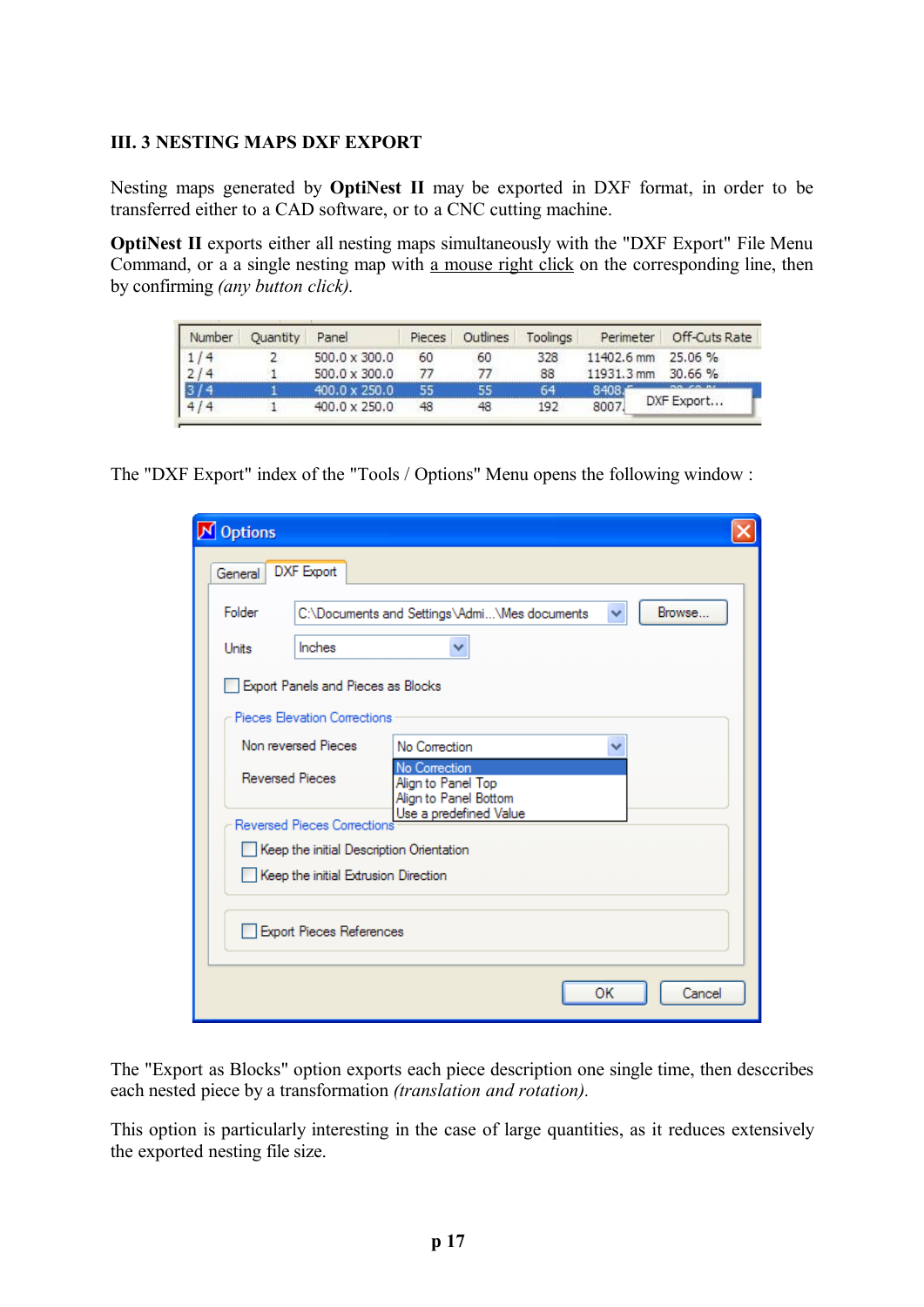The "Pieces Elevation Corrections" option aligns pieces and their toolings to a given vertical level, and distinguishes reversed pieces *(face change)* from non reversed pieces.

The "Reversed Pieces" option either inverts or keeps the initial course and extrusion directions.



This option allows the **OptiNest II** nesting maps transfer to software and CNCs which are not compatible with a three dimensions coordinates system.

#### **Pieces toolings export**

The **OptiNest II-Usi** version also exports pieces toolings, positionned in the nesting map according to their initial positions.

Pieces toolings are stored with their DXF original layer names, then restored just as they are in the nesting map, in DXF layers named identically, and in the same relative positions to the pieces they belong to.

| ∼ Toolings Options:                                 |     |
|-----------------------------------------------------|-----|
| √ Consider Toolings as Outlines                     |     |
| Consider DXF Text Entities as Toolings              |     |
| Paramètre de conversion des polylignes en polygones | 100 |

The "Consider Toolings as Outlines" option :

- Adds closed toolings to the total outlines number,
- Adds their perimeters to the total nesting map.

| Number Quantity Panel                                      |                                 |         |       |                   |                 | Pieces   Outlines   Toolings   Perimeter   Off-Cuts Rate   Net Off-Cuts Rate |
|------------------------------------------------------------|---------------------------------|---------|-------|-------------------|-----------------|------------------------------------------------------------------------------|
| $\begin{array}{ c c }\n 1/2 \\ \hline\n 2/2\n \end{array}$ | 15.75 x 11.81 17                | - 119 - | - 102 |                   | 343.49" 39.74 % | 39.74 %                                                                      |
|                                                            | $1 \t 15.75 \times 11.81 \t 15$ | - 105   | -90.  | $303.08"$ 46.83 % |                 | $46.83\%$                                                                    |

#### The above nesting map  $N^{\circ}$  1 contains 17 pieces, each piece including 6 drillings

*Open toolings (lines and arcs) are counted in the total toolings number, but they are ignored in the outlines and perimeter totals.*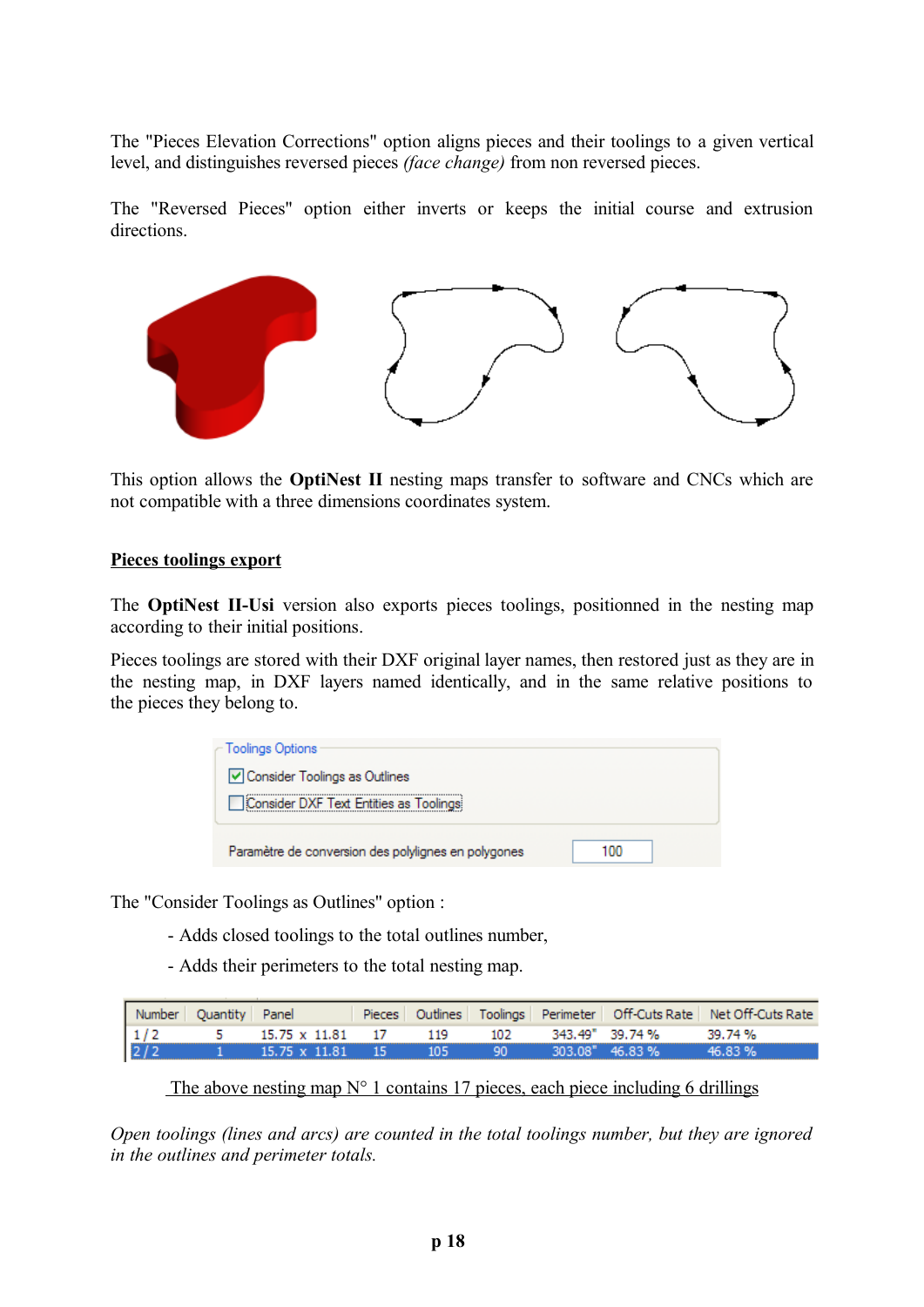#### <span id="page-18-0"></span>**III. 4 DXF LAYERS SELECTION**

In order to ease DXF layers selection upon pieces and panel import, **OptiNest II** handles the following generic characters :

- **Semicolon** (";") allows a multiple layer name selection, and is used as separator between two successive layer names.
- **Asterisk** ("\*") replaces any number of characters, and might be used in any position of the layer name *(beginning / middle / end).*
- **Question Mark** ("?") replaces one unique character, but might be used in any position of the layer name *(beginning / middle / end).*
- **Slash** ("/"), when it is placed in the beginning of a layer name, excludes this layer name from the selection.

The following example illustrates the use of the above chararcters by simulating the DXF import of the below six pieces, which could all be selected with an empty *(or "\*")* entry :

| <b>DXF Entity</b>                                                       | Color<br>Layer                                                                                                                                         | Coordinates                                                                                                          |
|-------------------------------------------------------------------------|--------------------------------------------------------------------------------------------------------------------------------------------------------|----------------------------------------------------------------------------------------------------------------------|
| Polyline<br>Polyline<br>Polyline<br>Polyline<br>Polyline<br>Polyline 2D | <b>ByLaver</b><br>PI 1<br><b>ByLayer</b><br>NP.<br><b>ByLaver</b><br>PI 2<br>ByLayer<br>PI 1<br><b>ByLayer</b><br>PI 3<br>White $/$<br>PI <sub>2</sub> | $1 - (490.62, 4$<br>$1 - (233.44, 9$<br>$1 - (882.3, 80$<br>$1 - (237.33, 3$<br>$1 - (777.75, 3$<br>$1 - (516.02, 1$ |



The left diagram corresponds to the "PI\*" entry, which selected the five pieces in layers "PI\_1", "PI\_2",and "PI\_3", excluding the single piece in layer "NP".

The right diagram corresponds to the "PI\_1; PI\_2" entry, which selected the four pieces included in theses two layers, and excluding the two pieces in layers "PI\_3" and "NP".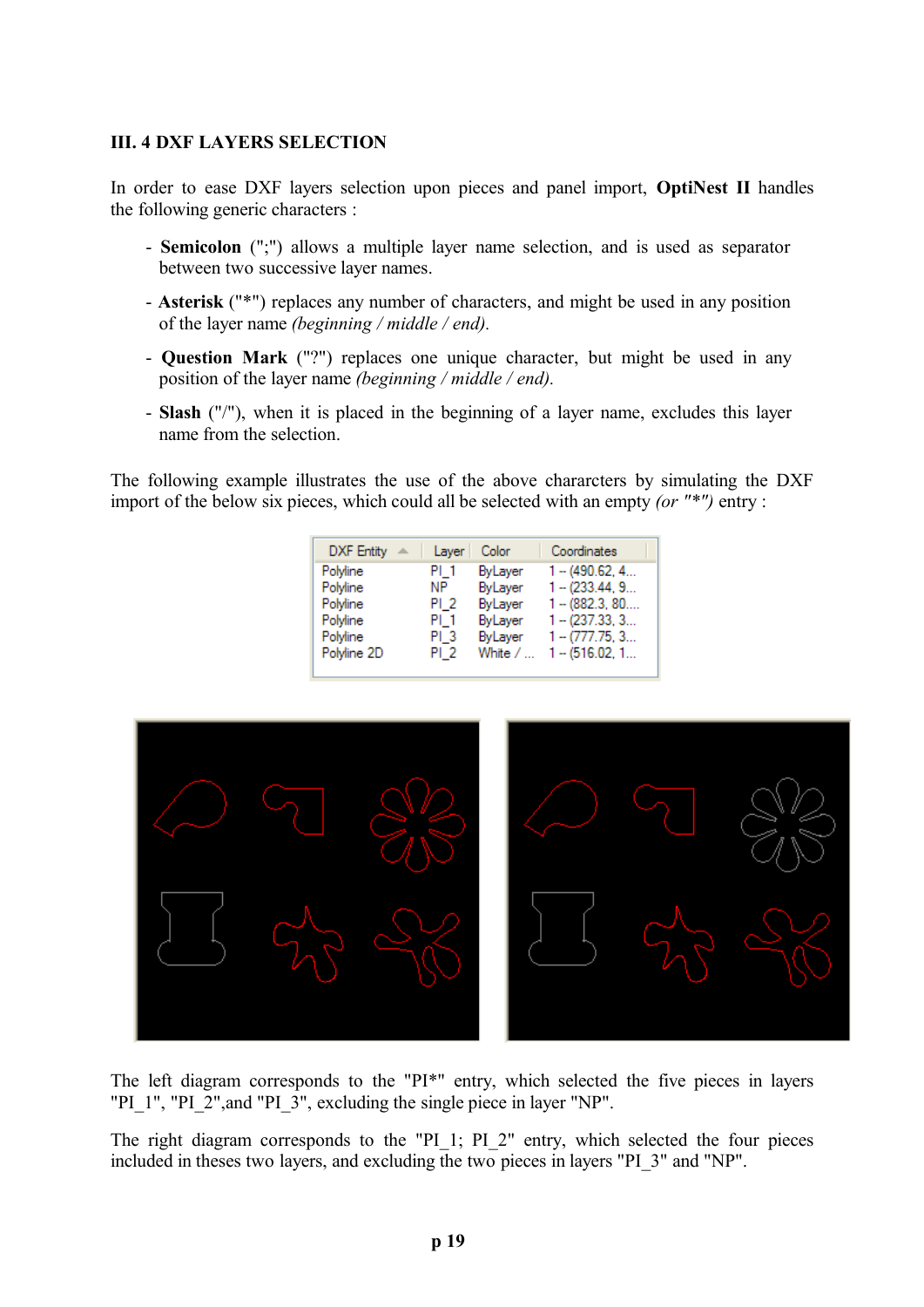# <span id="page-19-1"></span>**IV. PIECES AND PANELS DIRECT ENTRY**

**OptiNest II** allows a direct entry of pieces outlines having either a rectangular, a circular, or a polygonal shape.

*In its current version, OptiNest II does not allow the direct entry of polyline arcs and pieces toolings.*

In order to enter a new piece, you just need to open the below "Pieces List" window *(left)* from the "Pieces \ Edit Pieces" Menu Command, then click on the "Add" button.

This button opens the right window, where you may define the piece type you wish to enter.

| N Pieces List (24) -- Total Quantity : 47 |                                           |                   |
|-------------------------------------------|-------------------------------------------|-------------------|
| 7<br>≎<br>Reference                       | 10 s 398                                  |                   |
|                                           | 24<br>Quantity                            | <b>N</b> Shape    |
|                                           | Mobility<br>$\checkmark$<br>180° Rotation | Rectangular Shape |
|                                           | <b>▽</b> Reversal                         | Circular Shape    |
|                                           | Toolings                                  | Other Shape       |
| Edit                                      | OK                                        |                   |
| Add<br>Delete                             | Cancel                                    |                   |

#### <span id="page-19-0"></span>**IV. 1 RECTANGULAR AND CIRCULAR SHAPES ENTRY**

The "Rectangular Shape" option opens the below left window, where you may enter the piece two dimensions *(height and width)*.

The "Circular Shape" option opens the below right window, where you may enter the radius of the circle which will be created.

| N New rectangular Piece | N New circular Piece |
|-------------------------|----------------------|
| 25.50                   | 12.30                |
| Width                   | Radius               |
| 18.60                   | ок                   |
| Height                  | Cancel               |
| ок<br>Cancel            |                      |

Upon entry, circles will be defined with the polylines to polygons conversion parameter of the "Tools \ Options \ General" Menu.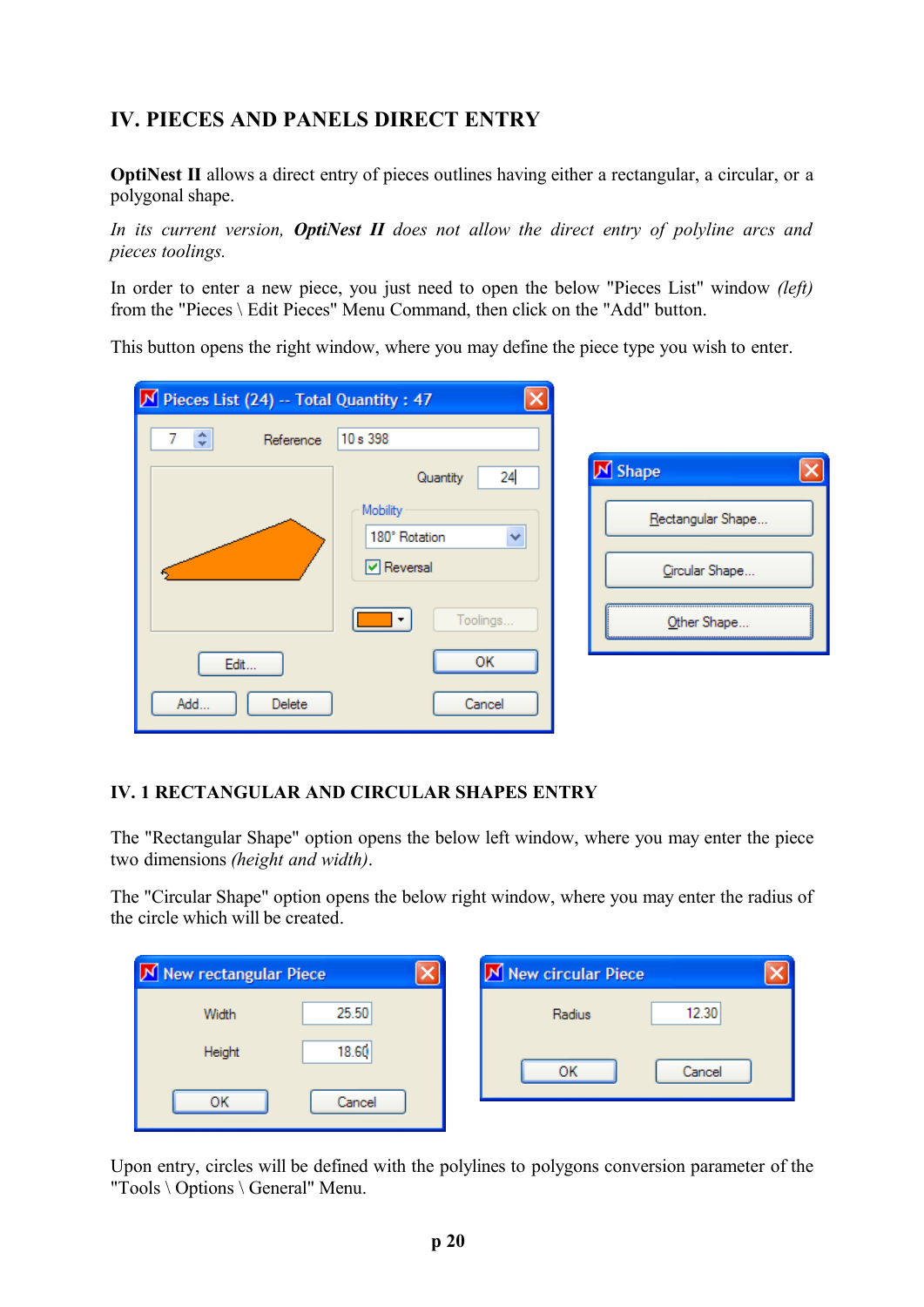#### <span id="page-20-0"></span>**IV. 2 POLYGONAL SHAPES ENTRY**

The "Other Shape" option opens the "Polygon Edit" window, common to both new polygonal shapes entry, and existing polygonal shapes modification.

This window will allow you to define a polygon vertice by vertice, either by its coordinates or by its relative position to the previous vertice, and to insert, delete, or move any vertice.

| N Polygon Edit                                                                                                                                     |                |
|----------------------------------------------------------------------------------------------------------------------------------------------------|----------------|
| Vertices<br>A<br>3<br>Number<br>$\mathbf{v}$                                                                                                       | Close<br>Erase |
| 18<br>X_Position<br>Add<br>8<br>Y_Position<br>Delete<br>Insert<br>140.19<br>Angle<br>15.62<br>Previous Segment Length<br>14<br>Next Segment Length |                |
| Edit Zone<br>$50 \div$<br>Width                                                                                                                    | $\sim$         |
| Grid<br>√ Align to Grid<br><b>□</b> Display<br>Spacing<br>2¦≎                                                                                      | Cancel<br>ОК   |

| N Polygon Edit                                                                                                                                                |               |
|---------------------------------------------------------------------------------------------------------------------------------------------------------------|---------------|
| Vertices<br>÷<br>6<br>Number                                                                                                                                  | Erase<br>Open |
| $-3.33$<br>X_Position<br>Add<br>1.67<br>Y_Position<br>Delete<br>Insert<br>$-60.00$<br>Angle<br>0.93<br>Previous Segment Length<br>4.04<br>Next Segment Length |               |
| Edit Zone<br>$4.44 \div$<br>Width                                                                                                                             |               |
| Grid<br><b>□</b> Display<br>Align to Grid<br>Spacing<br>$0.2 \div$                                                                                            | ОК<br>Cancel  |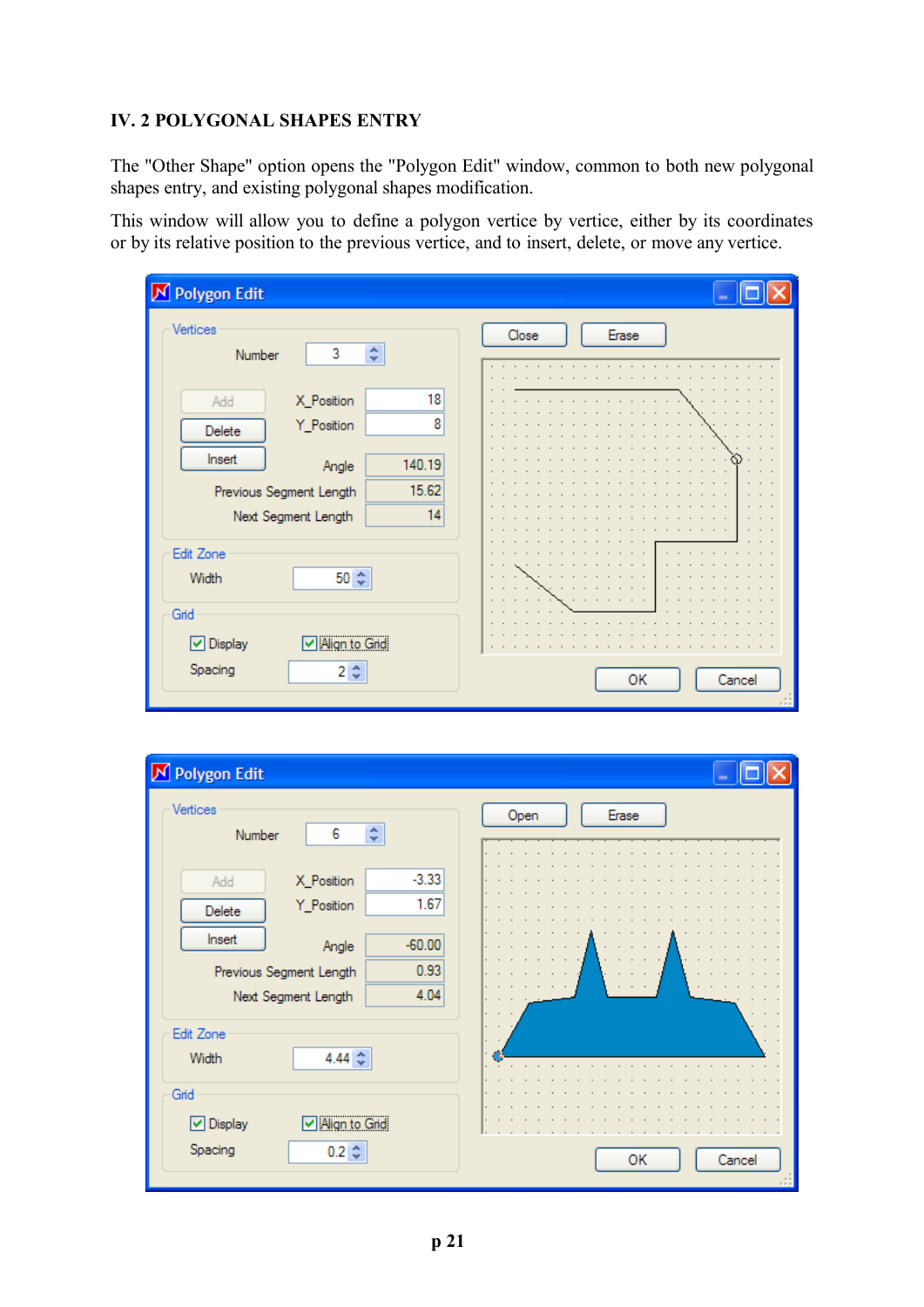# <span id="page-21-0"></span>**V. PIECES INDIVIDUAL PARAMETERS**

To each **OptiNest II** piece are attached the following individual characteristics :

- **Reference** allows the piece follow up along the production process.
- **Quantity** defines the total number or identical pieces to be nested.
- **Rotation parameter** defines rotation rights among 4 possibilities.
- **Reversal parameter** specifies whether the piece can change face  *(Reversal is done around a vertical axis).*
- **Color** facilitates pieces visual classification by category.

*Default parameters defined upon DXF import may be changed.*

| N Pieces List (1) -- Total Quantity: 100 |                                                                                           |
|------------------------------------------|-------------------------------------------------------------------------------------------|
| ÷<br>Reference                           | XP-433                                                                                    |
| $\bullet$<br>۰<br>٠                      | 100<br>Quantity<br>Mobility<br>v<br>All Rotations<br>$\triangledown$ Reversal<br>Toolings |
| Edit                                     | ОК                                                                                        |
| Add<br>Delete                            | Cancel                                                                                    |

Piece color selection

| M Pieces List (1) -- Total Quantity: 1000 |                                                                                                                                 |
|-------------------------------------------|---------------------------------------------------------------------------------------------------------------------------------|
| ÷<br>Reference                            | <b>LEATHER</b>                                                                                                                  |
|                                           | 1000<br>Quantity<br>Mobility<br>v<br>All Rotations<br>No Rotation<br>180° Rotation<br>90° Rotation<br>All Rotations<br>Toolings |
| Edit                                      | OK                                                                                                                              |
| Add<br>Delete                             | Cancel                                                                                                                          |

Rotation parameter selection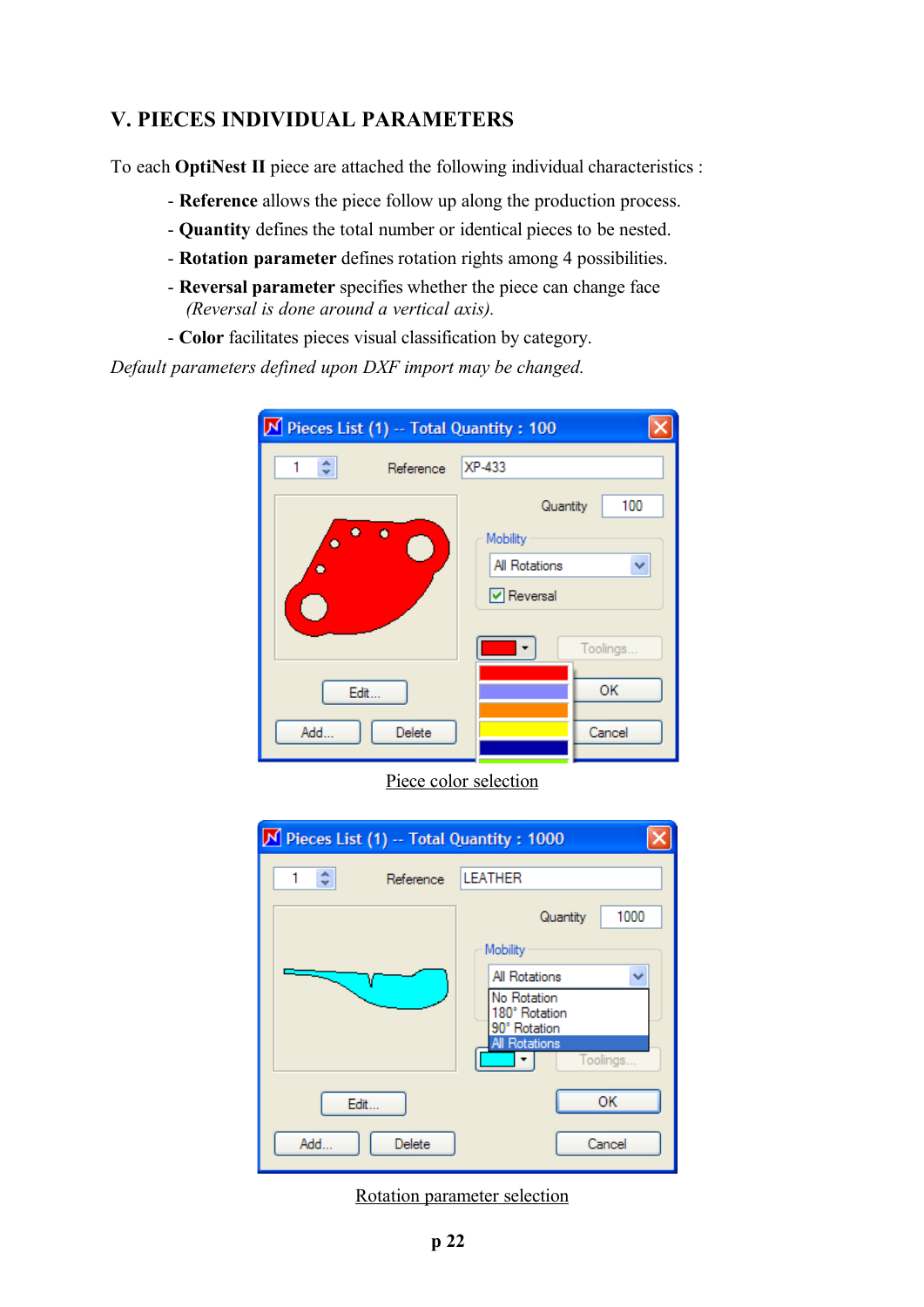# <span id="page-22-0"></span>**VI. PANEL STOCKS FOLLOW UP**

**OptiNest II** is both multi-stocks and multi-formats :

- "**Multi-Stocks**" : It handles simultaneously several panel stocks.
- "**Multi-Formats**" :Each panel stock includes one or several formats.

The "Stock \ Panels Stocks" Menu " opens the following window, which displays all available panel stocks, and for each stock, the number of formats and panels.

A right click on a panel stock displays a contextual menu allowing to edit, delate, rename, or duplicate this stock.

| Number of Formats | Number of Panels         | File:                                                   |                                                       |
|-------------------|--------------------------|---------------------------------------------------------|-------------------------------------------------------|
| 3                 |                          | Aquatall.on-stock                                       |                                                       |
|                   |                          |                                                         | Edit                                                  |
|                   |                          |                                                         | <b>New</b>                                            |
|                   | 2 (1 Unlimited Format)   | Center_Wood.on-stock                                    |                                                       |
|                   | Unlimited                | France Isol.on-stock                                    | <b>Delete</b>                                         |
| 5                 | 12 (2 Unlimited Formats) | Laser Cut.on-stock                                      | Rename                                                |
| 10                | Unlimited                | Luxury Stairs.on-stock                                  |                                                       |
|                   | Unlimited                | OmniPlastics.on-stock                                   | Duplicate                                             |
|                   | Unlimited                | PolyFab.on-stock                                        | Refresh                                               |
|                   | Unlimited                | Sicam.on-stock                                          |                                                       |
|                   |                          |                                                         |                                                       |
|                   |                          |                                                         |                                                       |
|                   | 2<br>3<br>3              | <b>Unlimited</b><br>Unlimited<br>2 (1 Unlimited Format) | Brussels Laser.on-stock<br><b>BSA</b> Makine.on-stock |

| M Edit Stock Panel 'Laser_Cut'                              |                                                      |                                                      |  |                                                                                           |                                                                                                              |                           |        |
|-------------------------------------------------------------|------------------------------------------------------|------------------------------------------------------|--|-------------------------------------------------------------------------------------------|--------------------------------------------------------------------------------------------------------------|---------------------------|--------|
| Priority $\triangle$<br>⊽⊟<br>3<br>M<br>☑<br>Δ<br>- 5<br>≮∥ | Reference<br>Panel_Std_2 Unlimited<br>Curved<br>Disk | Quantity<br>6<br>5<br>1<br>Unlimited<br><b>TITLE</b> |  | <b>Dimensions</b><br>31.5" x 15.75"<br>47.24" x 23.62"<br>23" x 19.38"<br>78.74" x 78.74" | Surface Off-Cut<br>496 sq in<br>1116 sq in No<br>276 sq in No<br>22.92" x 15.75" 279 sq in Yes<br>4866 sq in | No<br>No<br>$\rightarrow$ | Edit   |
| Priority<br>$\div$<br>3                                     |                                                      | Quantity<br>5                                        |  | Reference<br>Curved                                                                       |                                                                                                              |                           |        |
| Reserved                                                    |                                                      | Unlimited                                            |  |                                                                                           |                                                                                                              |                           | ОК     |
| Delete<br>New<br>Import                                     |                                                      |                                                      |  |                                                                                           |                                                                                                              |                           | Cancel |

Panels may have any shape described by a DXF polyline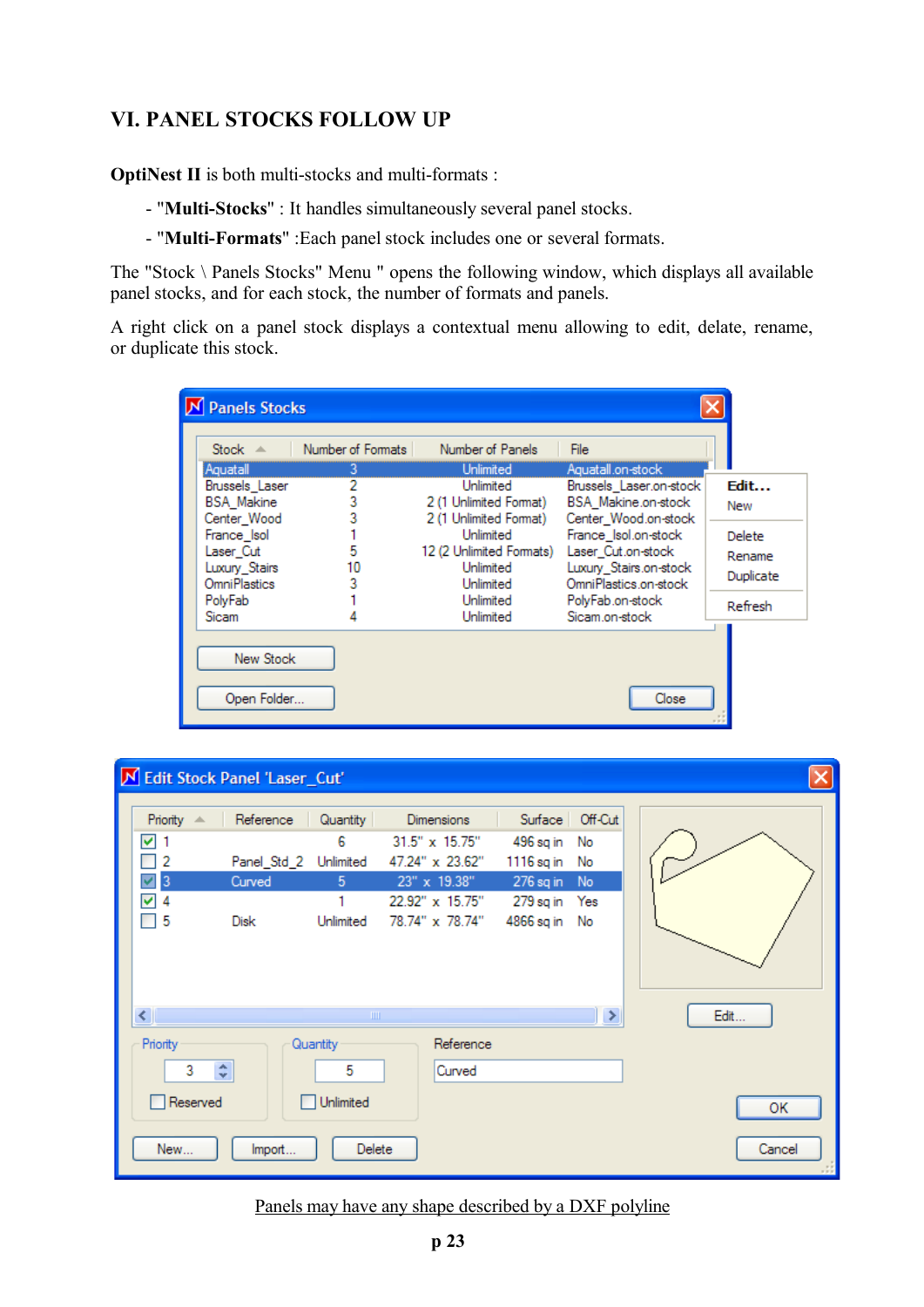#### **Off Cuts recovery**

The "Stock" Menu "**Edit Panels**" and "**Deduct Panels**" Commands *(which may also be launched from the corresponding icon)*, apply to the **current stock**, as defined in the optimization parameters.

When the "**Recover Off Cuts**" option is activated, the panels deduction will first deduct used panels from the current stock, then it will add to it all recoverable off-cuts as defined by the below criteria *("Tools \ Options \ General" Menu)* :

| N Options                                                                                          |  |  |  |  |  |  |  |
|----------------------------------------------------------------------------------------------------|--|--|--|--|--|--|--|
| General<br>DXF Export                                                                              |  |  |  |  |  |  |  |
| Panels Follow Up                                                                                   |  |  |  |  |  |  |  |
| Recover Off Cuts                                                                                   |  |  |  |  |  |  |  |
| Values beyond which an Off-Cut is considered as lost                                               |  |  |  |  |  |  |  |
| Minimum Surface<br>100 sq in                                                                       |  |  |  |  |  |  |  |
| 10"<br>Minimum Dimensions                                                                          |  |  |  |  |  |  |  |
| <b>Toolings Options</b><br>Consider Toolings as Outlines<br>Consider DXF Text Entities as Toolings |  |  |  |  |  |  |  |
| 100<br>Paramètre de conversion des polylignes en polygones                                         |  |  |  |  |  |  |  |
| ок<br>Cancel                                                                                       |  |  |  |  |  |  |  |



Unrecovered off-cuts are displayed in grey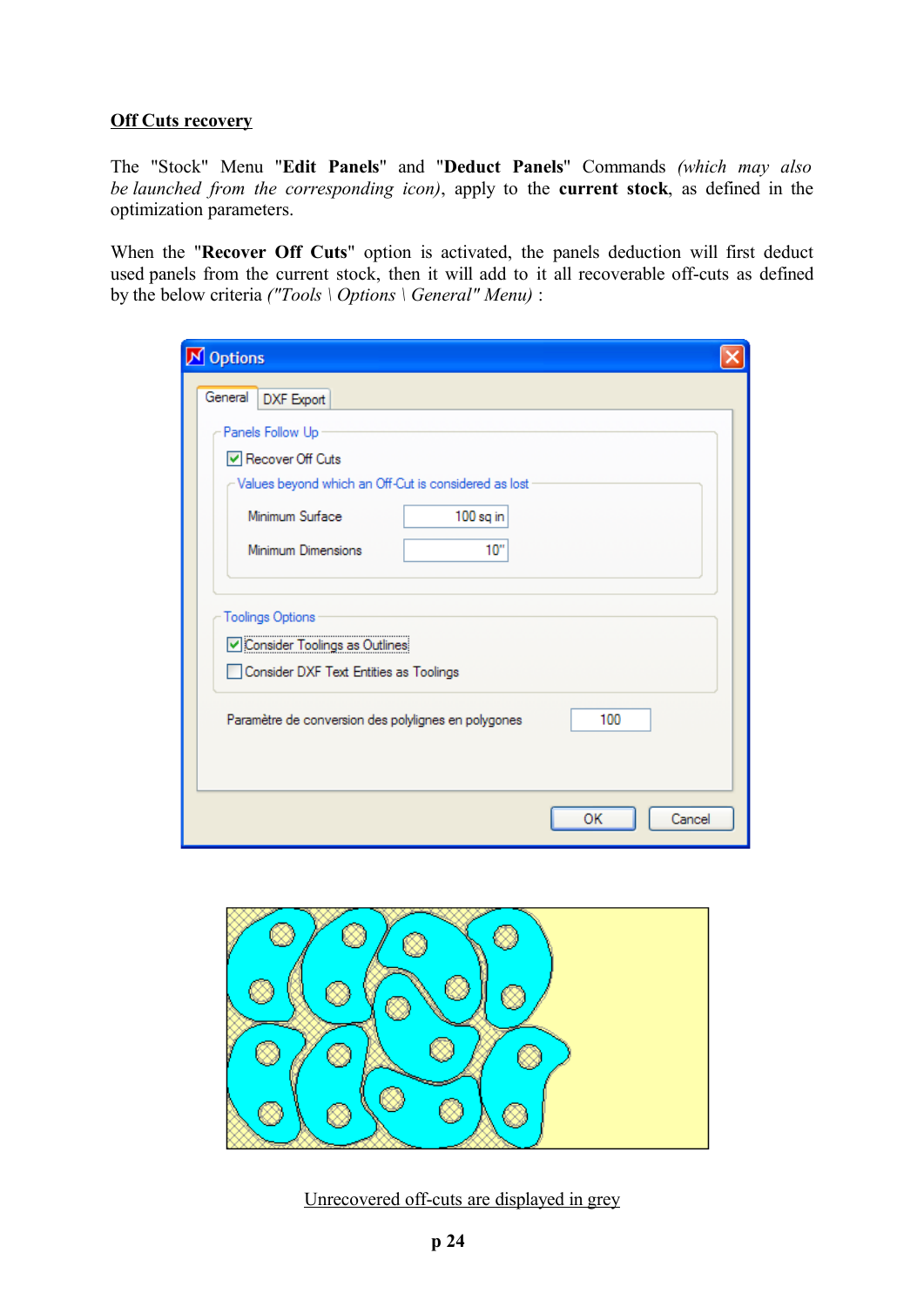# <span id="page-24-0"></span>**VII. NESTING RESULTS**

After each nesting optimization, **OptiNest II** generates several results displayed in the below window, which may be opened either through the "Optimization \ Result" Menu, or directly from the corresponding icon.

This window includes four indexes, associated to the corresponding results categories :

|         | <b>Optimization Result</b>                                                                                                                                                                                                                                        |           |
|---------|-------------------------------------------------------------------------------------------------------------------------------------------------------------------------------------------------------------------------------------------------------------------|-----------|
| General | Placed Pieces    Nesting Maps    Used Panels                                                                                                                                                                                                                      |           |
|         | Number of Nesting Maps<br>Number of used Panels 3<br>Number of placed Pieces 1305 / 1305<br>Number of unplaced Pieces 0 / 1305<br>Toolings Number<br>Outlines Number 1305<br>Total Outlines Length 14302.52"<br>Off-Cuts Rate 15.25 %<br>Net Off-Cuts Rate 7.17 % | -3<br>- 0 |
|         | Optimization Duration                                                                                                                                                                                                                                             | 00:03:07  |
|         | ОΚ                                                                                                                                                                                                                                                                |           |

The "General" index displays the main nesting global results, and controls quickly whether all the nesting list pieces have been positionned.

| Optimization Result                                |  |
|----------------------------------------------------|--|
| General Placed Pieces   Nesting Maps   Used Panels |  |
| $\hat{\mathbf{v}}$                                 |  |
| Placed: 5/5                                        |  |
|                                                    |  |
| ОК                                                 |  |

The "Placed Pieces" index displays graphically all the nesting list pieces, files them off one by one, and checks whether the requested quantity has been positioned.